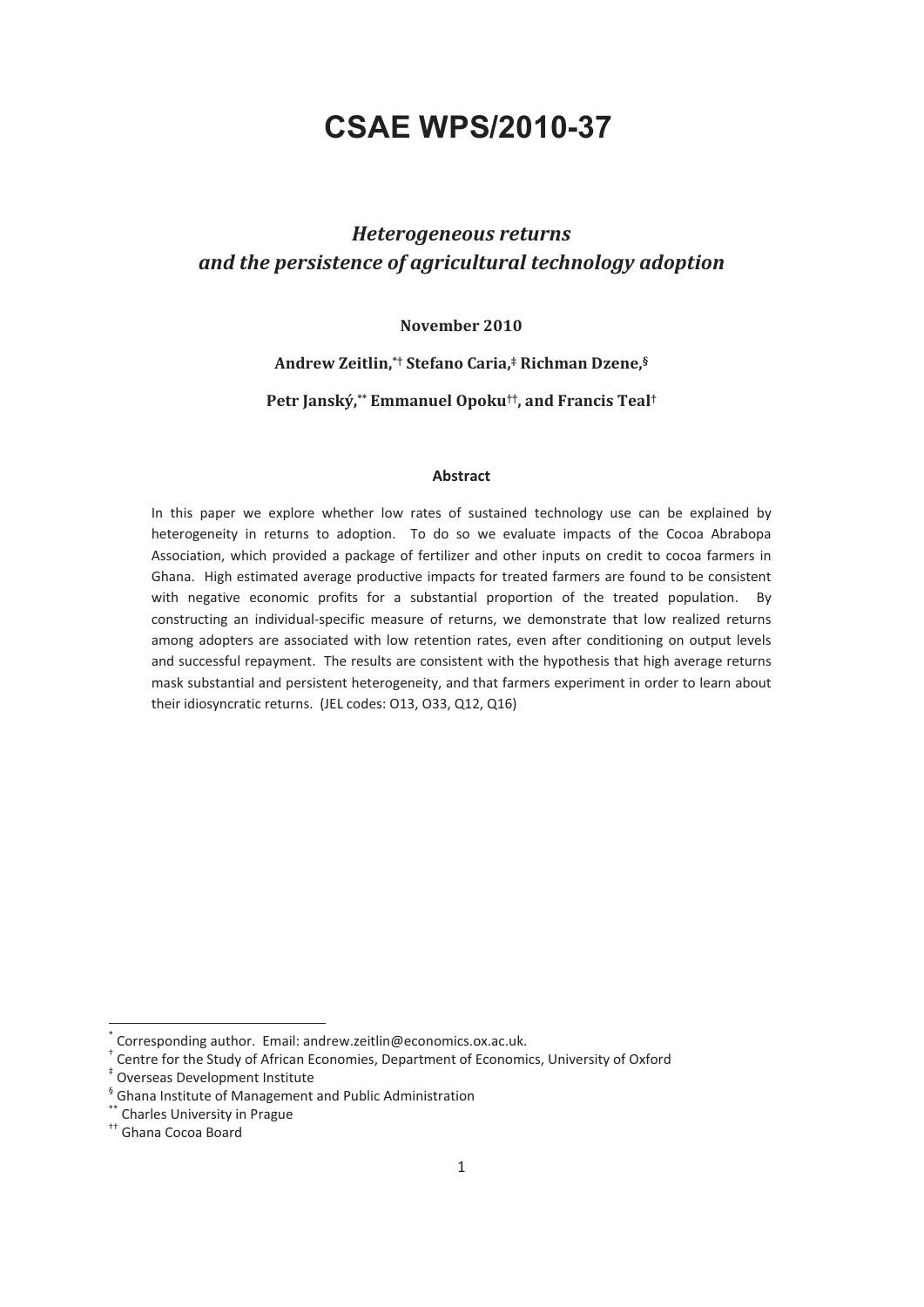### 1 Introduction

What constrains investment in agricultural technologies? This question is important - and stubbornly persistent - in development economics. Not only does agriculture continue to represent the primary source of income for many of the world's poor, but low adoption rates of agricultural technologies, such as fertilizers and improved seed varieties, have accompanied the stagnation of agricultural productivity in Africa in particular (World Bank 2008).

There is little dispute that there exist agricultural technologies with high expected returns in many Sub-Saharan contexts. This view is supported by a growing body of evidence. Notably, Esther Duflo, Michael Kremer and Jonathan Robinson report experimental evidence of a mean seasonal return of 36 percent to fertilizer use among maize farmers in the Busia District of Kenya (Duflo et al. 2008). And yet rates of fertilizer use are low: fewer than 24 percent of farmers in Duflo and coauthors' study had used fertilizer in the preceding year. Even where supposedly high-return technologies do get adopted, many farmers abandon them. In a distinct sample of Kenyan maize farmers, Tavneet Suri documents that 30 percent of farmers switch into and out of the use of hybrid seeds in a given year (Suri 2007). In Ethiopia, Stefan Dercon and Luc Christiansen find that, while only 22 percent of farmers use fertilizer in a given year, a further 14 percent of farmers in the final round of their survey were not using fertilizer in spite of having done so in previous survey rounds (Dercon & Christiaensen 2007). Low rates of adoption and lack of sustained use of the technology combined with high rates of return to those technologies therefore present a puzzle.

Several mechanisms have been put forward to explain observed patterns of agricultural technology adoption. Processes of social learning have been much studied (Bandiera & Rasul 2006, Conley & Udry 2010, Foster & Rosenzweig 1995, Munshi 2004). If social learning is sufficiently important, low-adoption equilibria may persist in spite of potentially high returns. Alternative theories include credit and supplyside constraints (Moser & Barrett 2006, Zerfu & Larson 2010). In Kenya, Duflo and co-authors find evidence consistent with the view that time inconsistency in farmers' preferences causes inefficient adoption decisions (Duflo et al. 2009).

While they do address important elements of observed adoption patterns, these theories are generally not well equipped to explain why adoption is not sustained. In the most common form of learning model, for example, farmers only adopt technologies when they know how to use them effectively, and this knowledge, once acquired, is never lost (Foster & Rosenzweig 1995, Jovanovic & Nyarko 1996). Likewise, instability in the supply of inputs alone seems an ad hoc explanation, and one incapable of explaining the widespread failure of farmers to persistently adopt profitable technologies even in cases where farmers have accessed them in the past. One exception is Dercon and Christiaensen (2007), who argue that year-to-year variation in the ability of households to bear risks associated with high-return technologies may explain instability in their use. Even so, if the typical farmer experiences such high returns as have been reported in the literature - a premise that we revisit in this paper - one would expect such technologies, once established, to pay for themselves. Indeed, these stylized facts lead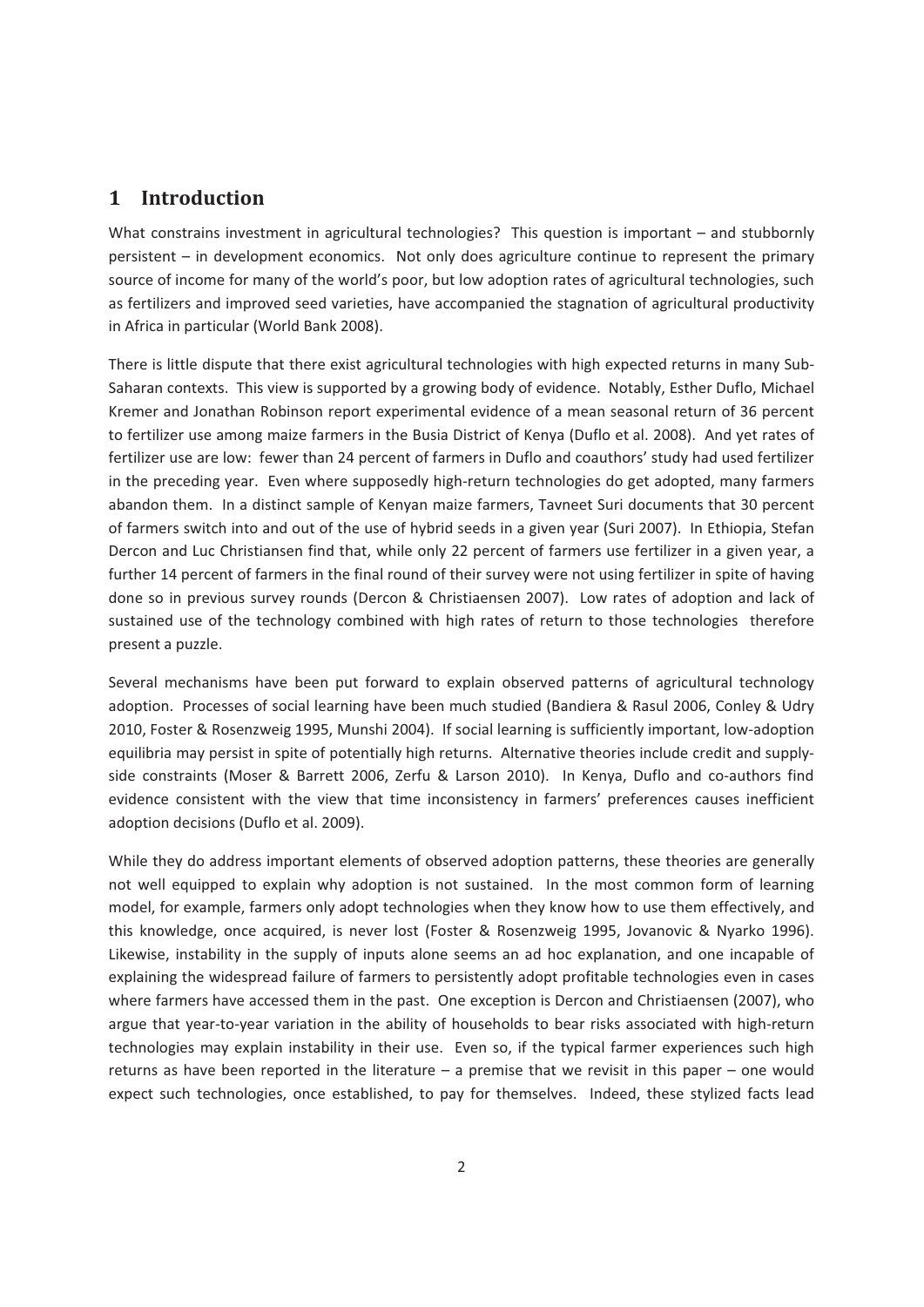Duflo to assert that "prima facie, neither limited liability nor risk aversion seem capable of explaining such a low level of fertilizer use" (Duflo 2003).

In this paper, we test the hypothesis that persistent differences in returns across farmers play a key role in determining sustained adoption of new technologies. We do so using a unique dataset to study a non-profit initiative, the Cocoa Abrabopa Association, which alleviated credit constraints to the adoption of the hi-tech package of inputs (a specific combination of fertilizer, insecticide, and fungicide) among cocoa farmers in Ghana.

The role of treatment effect heterogeneity in explaining low adoption rates in African agriculture is understudied in the literature, with papers by Tavneet Suri (Suri 2007) and Duflo, Kremer and Robinson (Duflo et al. 2008) providing two notable exceptions. Using an observational, panel dataset of Kenyan maize farmers, Suri estimates a model that allows for heterogeneous returns to fertilizer. Suri's econometric method allows her to estimate a mean return to fertilizer use for four subgroups, which are defined by their adoption and disadoption histories in each of the four waves of her data. There is a non-monotonic relationship between the adoption rates and expected returns of these subgroups in her data. Suri makes sense of this by arguing that transaction costs are particularly high where returns are highest.

Rather than estimate mean returns for observable subgroups, we characterize the full distribution of returns for those who adopt. We do so in two ways: by estimating quantile treatment effects, and by constructing a proxy for experienced returns at the individual level. Quantile treatment effects and our panel-based proxy for individual returns provide a means of getting at this individual distribution under alternative, and non-overlapping, assumptions. We argue that a full characterization of the distribution of individual returns is important for understanding the relationship between returns adoption rates. High expected returns, even within an observable subgroup, may be driven by a few individuals with very high returns, and so may be consistent with negative returns to adoption for a majority of members in that subgroup. To understand the relationship between returns and adoption, we are interested in the fraction of farmers with positive (net) returns. Methods that return an average treatment effect even within subgroups - do not yield this information.

Duflo, Kremer and Robinson (2008) also estimate quantile treatment effects. They find that net returns to fertilizer adoption are negative for 13.5 percent of farmers, in spite of the estimated 36 percent seasonal return.<sup>1</sup> Because their design is based on randomized allocation of fertilizer across the plots of a given farmer, Duflo et al. can estimate farmer-specific returns. Such an experimental approach provides an ideal source of variation in fertilizer use with which to identify internally valid estimates of the average returns to its adoption. However, randomized allocation of fertilizer does not by itself provide exogenous variation in the returns to fertilizer experienced by individual farmers. The key

<sup>&</sup>lt;sup>1</sup> As pointed out by Andrew Foster and Rosenzweig, these "net" returns do not account for labor costs (Foster & Rosenzweig 2010). If labor or other complementary inputs also increased in response to fertilizer use, then they will overestimate the true net returns, and underestimate the fraction of farmers for whom net returns are negative.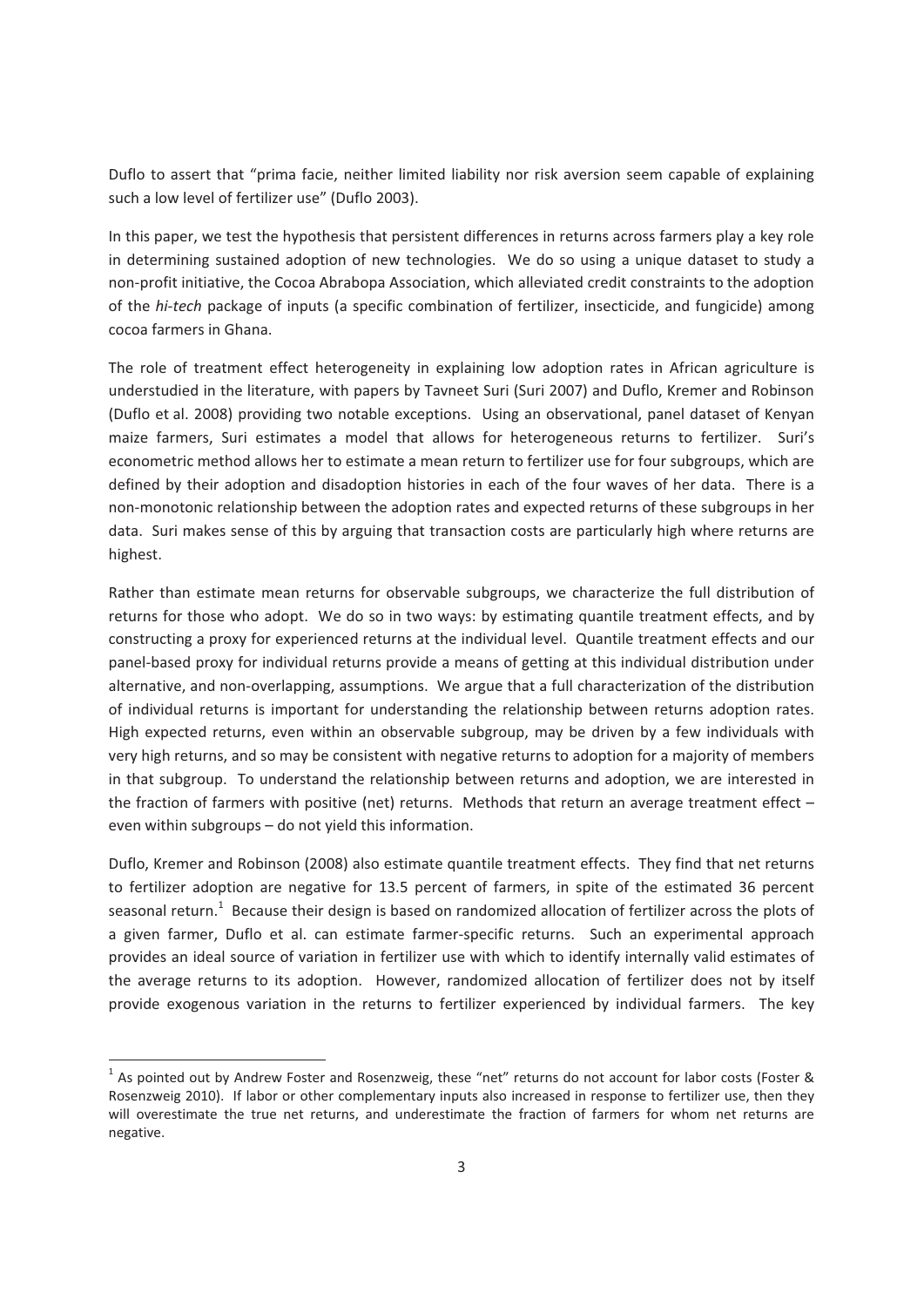contribution of this paper is to demonstrate a relationship between the returns experienced by individual farmers and their subsequent decisions to sustain use of the technology.

We take as our starting point that the literature is far from conclusive on three questions: (1) How heterogeneous are the rates of return to agricultural technologies, such as fertilizer? (2) Does heterogeneity in returns affect the sustained adoption of such technologies, beyond farmers' initial experimentation? And (3) is this heterogeneity in realized returns caused by transient shocks, or does it reflect persistent differences in the suitability of a technology across farms and farmers? In the case of Ghanaian cocoa, we answer each of these in the affirmative: heterogeneity in the returns to fertilizer use is substantial, it affects continued adoption, and it reflects persistent differences across farmers.

We proceed as follows. Section 2 describes the intervention, the data and the quasi-experimental setting that will be used to estimate impacts. Section 3 presents our estimates of the average treatment effect, demonstrating robustness to a range of identifying assumptions. Having established large positive returns on average, we turn in Section 4 to demonstrating the heterogeneity of these treatment effects. In Section 5, we test for a relationship between experienced treatment effects and program retention. Section 6 concludes.

### 2 Context, data and quasi-experimental design

-----------------------------------------------------------

In 2006, the Cocoa Abrabopa Association (CAA), a not-for-profit subsidiary of Wienco Ghana Ltd, began a program of distributing inputs on seasonal credit to cocoa farmers in Ghana. With the support of the Ghana Cocoa Board, CAA provided farmers with access to two acres' worth of a package of fertilizer, pesticides, and fungicides. This specific bundle of inputs, known as the hi-tech package, had been promoted by the Cocoa Research Institute of Ghana since 2001, though problems of poor repayment rates had limited distribution.<sup>2</sup> CAA provided these inputs to groups of between 8 and 15 farmers on a joint liability basis, with dynamic incentives: groups that failed to repay in full would be suspended for a minimum of one year, while those that repaid successfully would be given four acres' worth of inputs in the following year, subject to approval of a CAA field officer. In addition to these physical inputs, farmers in the first year of membership were advised on their proper application by a CAA promoter, and some business training would be provided by Technoserve Ghana. Judged by its expanding membership rolls, the program has been wildly successful: from 1,440 farmers in 2006, CAA expanded to a membership of 18,000 farmers by 2009 (Cocoa Abrabopa Association 2009).

To identify the impact of CAA membership on farmer incomes, we took advantage of the fact that much of CAA's expansion during this time was at an extensive margin: it involved expansion into new villages. CAA's expansion operates on an annual cycle, as follows. Promoters first arrive in a new village in January of a given year, and by February farmers make their decisions to opt into the program (or not),

<sup>&</sup>lt;sup>2</sup> Although the use of these broad categories of inputs is not new to Ghanaian cocoa farmers, the particular configuration was. Evidence from other contexts (Duflo et al. 2008) shows that economic returns can be highly sensitive to precise quantities and combinations of inputs used.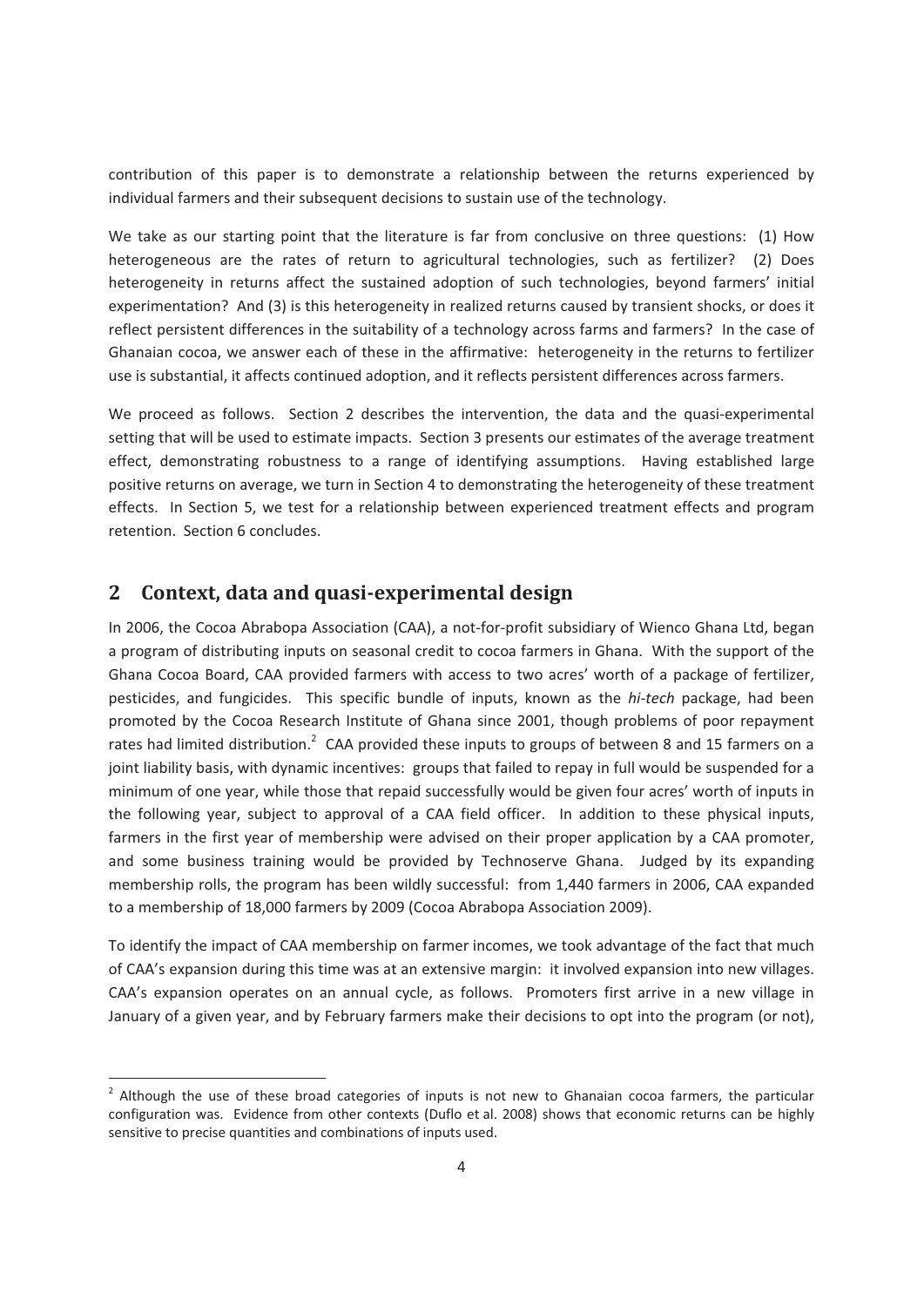forming groups accordingly. Inputs begin to arrive in May, but the harvest does not take place until October, with repayment of inputs due by December of that year.

We visited farmers in September of 2008 and 2009 to observe the outcomes for the 2007/08 and 2008/09 seasons, respectively. In each wave of the survey, we conducted a representative sample of two types of villages: those that had been reached by CAA for the first time in the prior year, and those that had been reached by CAA for the first time in the current year, i.e., the growing season that was ongoing at the time of our visit.<sup>3</sup> The former had experienced one full season since the arrival of Abrabopa and had made their membership decisions for the following season, but had not yet harvested any cocoa in the second year of exposure by the time of our visit. The latter had made membership decisions for the season in progress at the time of our survey, but had not yet experienced the results of those decisions.

In each type of village, we conducted representative samples of two populations of farmers: those who joined in the first year of its availability in their village, whom we call early adopters, and those who opted not to join CAA in the same year, whom we call early non-adopters. The resulting sample used in estimation is given in Table 1.

| Year village first visited | Farmer's adoption decision in year of | Number of observations,<br>by survey round |                |
|----------------------------|---------------------------------------|--------------------------------------------|----------------|
| by Abrabopa                | first visit                           | 2007/08 season                             | 2008/09 season |
| 2007                       | Adopt                                 | 82                                         |                |
|                            | Do not adopt                          | 41                                         |                |
| 2008                       | Adopt                                 | 88                                         | 72             |
|                            | Do not adopt                          | 42                                         | 29             |
| 2009                       | Adopt                                 |                                            | 95             |
|                            | Do not adopt                          |                                            | 37             |

**Table 1. Estimating sample, by survey round and membership classification** 

Note: survey round refers to the most recent completed harvest as of the time of each survey. 2007 denotes the 2007/08 cocoa season; 2008 denotes the 2008/09 cocoa season.

As will be described in detail in the next section, we use a cross-sectional difference-in-differences approach to estimate the average effect of the first wave of Abrabopa membership on early adopters. To do so, we pool data from both survey rounds. We then define two key variable. First, we define a dummy variable,  $z_{vt}$ , to indicate exposure to Abrabopa in village  $v$  and year  $t$ . Given the sampling strategy in Table 1, any village in our sample with  $z_{vt} = 0$  must have  $z_{v,t+1} = 1$ . Second, we define  $m_{ivt}$ as an indicator of the adoption decision of farmer  $i$  in village  $v$  and year  $t$ . To denote early adopters, who adopt in the first year of exposure, we drop the time subscript and define  $m_{iv} = \mathbf{1}\{m_{ivt} = 1, z_{vt} = 1\}$  $1, z_{\nu s} = 0$ } for some t and for all  $s < t$ . Early adopters choose to adopt in the first year of availability in their village, but not necessarily in subsequent years, as we shall see. In the sample used to estimate impacts on farmer production - which restricts attention to the year of exposure or the year

 $^3$  In the 2009 survey, we also revisited farmers from the previous survey who had by then been exposed to the program for two seasons. To focus on a comparable set of "early adopters", and in light of the possible cumulative effects of sustained fertilizer use, we do not make use of these observations in this paper. See Opoku and coauthors (Opoku et al. 2009) for further details of the survey.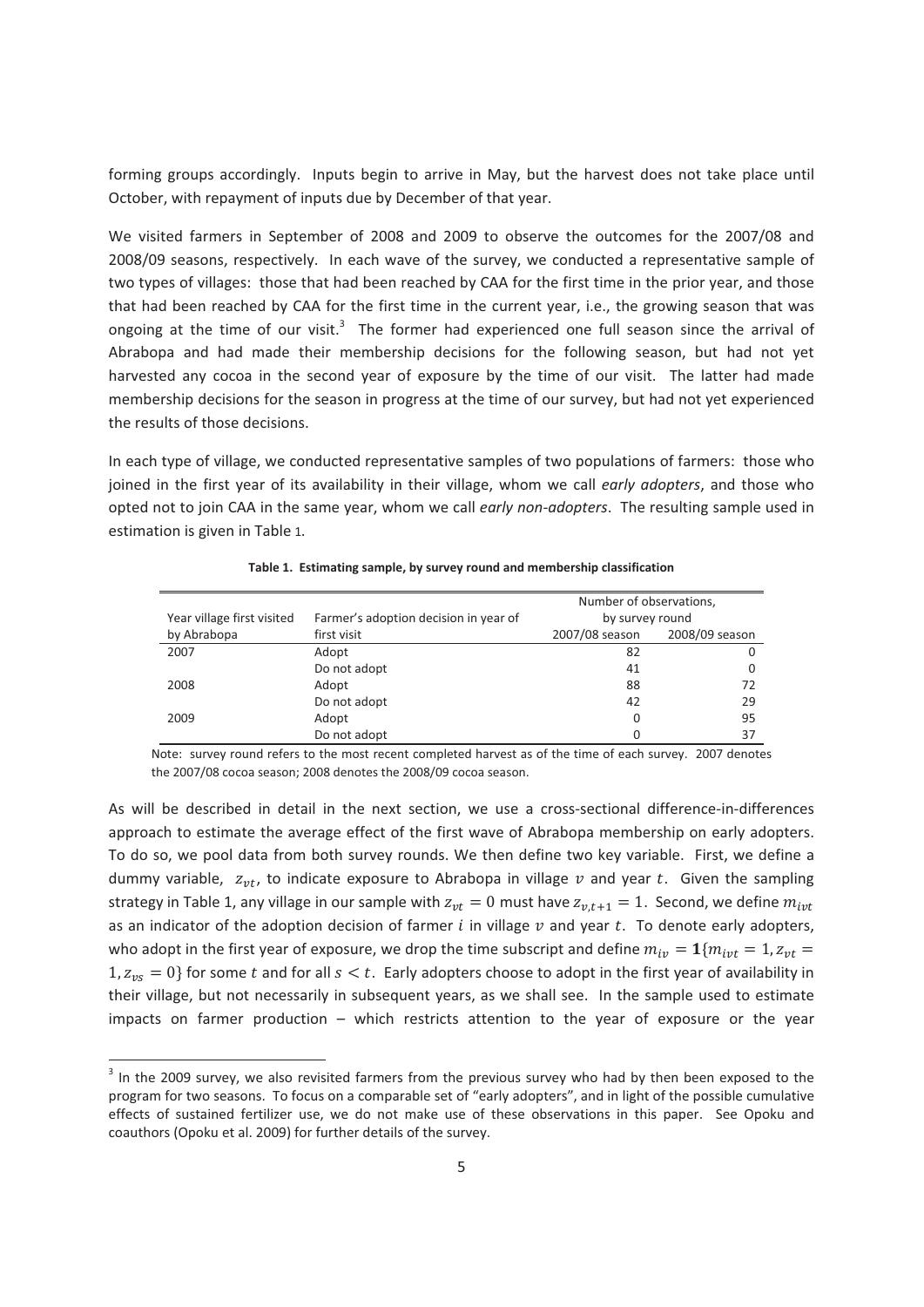immediately prior – treatment  $w_{ivt}$  occurs if both the individual is an early adopter and Abrabopa is present in the village:  $w_{ivt} = m_{iv}z_{vt}$ .



Figure 1. Average cocoa output, by treatment status in year of survey

The basis for our difference-in-differences identification strategy is illustrated in Figure 1, which shows our four categories of farmers. The first  $(z_{ivt} = 1, m_{iv} = 1)$  are those who receive treatment (i.e., they have adopted the *hi-tech* package). The second ( $z_{ivt} = 1, m_{iv} = 0$ ) were offered the treatment but did not adopt. The third  $(z_{ivt} = 0, m_{iv} = 1)$  are farmers who will adopt in the first year that Abrabopa reaches their village, but whose villages have not completed a season under treatment at the time of the survey round under consideration. And fourth are those farmers who will choose not to join in the first year of exposure, and whose villages have not yet been exposed to Abrabopa  $(z_{ivt} = 0, m_{iv} = 0)$ . Given this setup, we can read off a difference-in-differences estimate of program impacts directly from Figure 1. We estimate the average treatment effect on the treated as

$$
\tau_{ATT} = E(y_{ivt}|m_{iv} = 1, z_{vt} = 1) - E(y_{ivt}|m_{iv} = 0, z_{vt} = 1) - [E(y_{ivt}|m_{iv} = 1, z_{vt} = 0) - E(y_{ivt}|m_{iv} = 0, z_{vt} = 0)].
$$
\n(2.1)

The part of (2.1) gives the differences in output between those who were early adopters and those who were not, in villages exposed to Abrabopa. This within-village difference nets out one potential form of selection bias, arising from any common, village-level productivity variables that may be correlated with the timing of Abrabopa exposure. Still, this may be a biased estimate of the treatment effect if relatively productive farmers were more likely to become members. By subtracting the second part of (2.1), the pre-treatment difference between early adopters and non-adopters in villages not yet exposed to Abrabopa, we can account for this second form of selection bias, arising from within-village selection.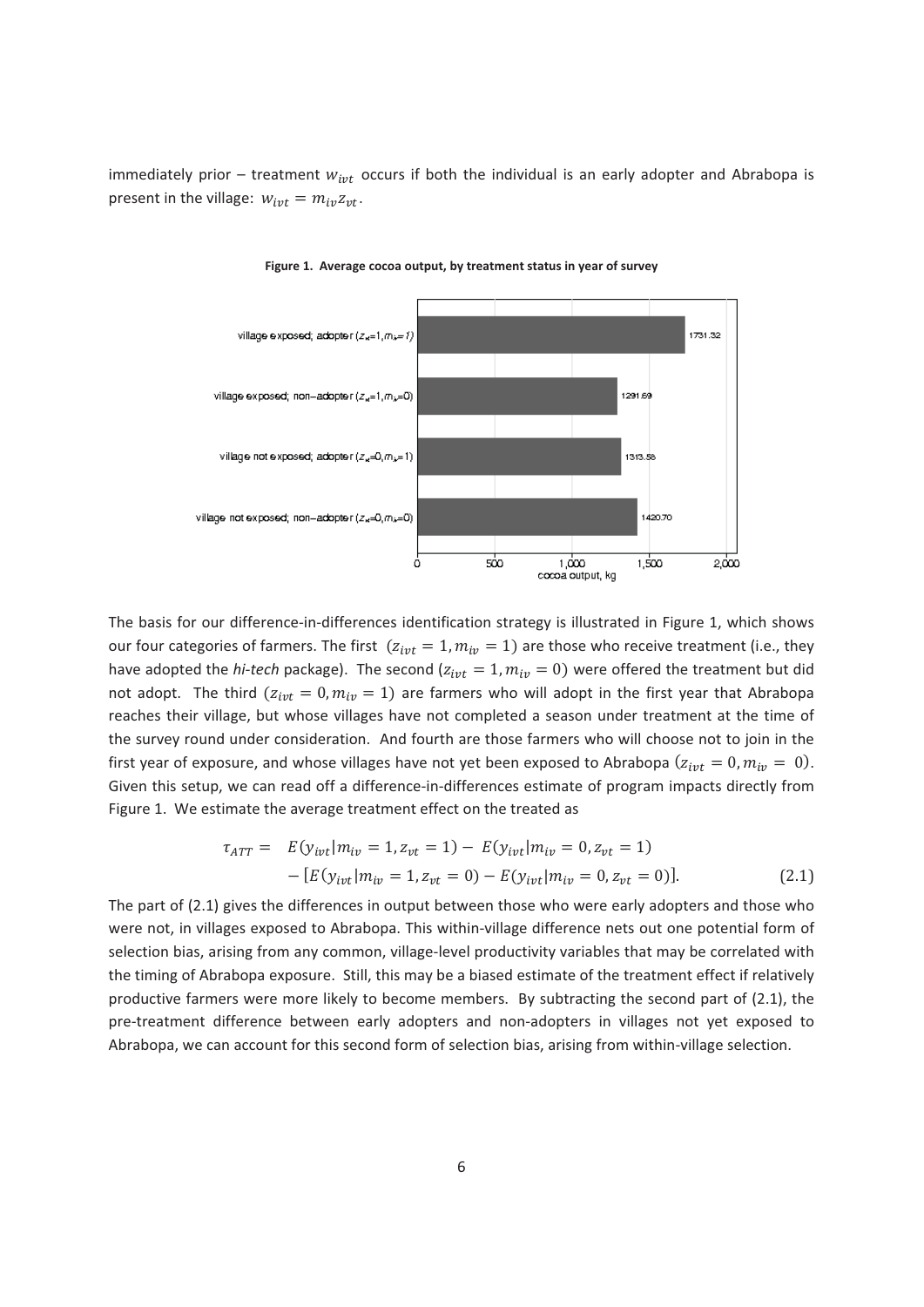In the pooled cross-section without any controls, the average treatment effect of Abrabopa adoption in equation (2.1) can be read off from Figure 1 as 546.75 kg.<sup>4</sup> From the figure, neither form of selection bias appears very strong: in villages not yet experiencing output under treatment, those who go on to become early adopters are, if anything, worse off than no-adopters. Moreover, non-adopters in villages under treatment are, if anything, worse off than non-adopters in villages not yet treated.

Sampled farmers also provided information on a range of socio-economic characteristics and agricultural practices. These data are summarized in Appendix Table A1, where we present summary statistics by survey round and treatment status. Table A1 includes the prima facie evidence of Abrabopa's impacts that underlie Figure 1: early adopters' output exceeds that of non-adopters in exposed villages in both survey waves, while early adopters' output levels in the season before their village is exposed to Abrabopa are higher than non-adopters in 2008 (1615 vs 1460 kg) but lower in 2009 (1034 vs 1376 kg). Rates of fertilizer use are low (less than 50 percent) among farmers not yet reached by Abrabopa. Farms in this sector are typically small: farmers have an average of approximately four hectares of land devoted to cocoa trees. Education levels are low, just under 40 percent of farmers having completed education beyond primary level, and just over 20 percent of farmers in the sample are female. Given the quasi-experimental setting, we defer a discussion of covariate balance across treatment and control groups to the following section, where we present a more detailed explanation of our identification strategy.

### **3** Average returns

-----------------------------------------------------------

To-make clear the identifying assumptions underlying our estimates of average returns, consider the following model for potential outcomes of gross output under two counterfactual scenarios - with and without the *hi-tech* inputs ( $w = 1,0$  respectively):

$$
y_{0ivt} = \mu_0 + \eta_i + \lambda_{vt} + \varepsilon_{0ivt}
$$
\n(3.1)

$$
y_{1ivt} = \mu_1 + \eta_i + \lambda_{vt} + \varepsilon_{1ivt}
$$
\n(3.2)

for farmer i in village  $v$  and year  $t$ . For the time being, we ignore the role of observed, farmer-specific covariates. The  $\eta_i$  give farmer-specific, time-invariant unobserved characteristics, while the  $\lambda_{vt}$  capture village-year unobserved shocks to productivity; we will be concerned about the potential correlation of both with treatment status.<sup>5</sup> Without further loss of generality, we assume that the  $E[\eta_i] = E[\lambda_{vt}] =$  $E[\varepsilon_{wivt}] = 0$ , for  $w = 0,1$ , so that the difference  $\tau_{ATE} = \mu_1 - \mu_0$  gives the average treatment effect in this population. The quantity  $\tau_{ATT} = \mu_1 - \mu_0 + E[\varepsilon_{1ivt} - \varepsilon_{0ivt} | w_{ivt} = 1]$  gives the average treatment effect on the treated.

<sup>&</sup>lt;sup>4</sup> This differs from the estimate in column (2) of Table 2 only because the estimates in that table include a control for the year of survey.

<sup>&</sup>lt;sup>5</sup> For counterfactual states,  $w = 0,1$ , we can decompose the state-specific error term,  $\varepsilon_{wivt}$ , into two parts,  $\alpha_{wiv} + u_{wivt}$ , where the first of these represents a time-invariant, individual-specific return ("essential heterogeneity"), which is potentially knowable by the farmer. The second component,  $u_{wivt}$ , is time-varying and captures a source of risk. Both can impact future technology decisions: the former affects subjective perceived returns, while the latter affects farmers' liquidity, buffer stocks, etc.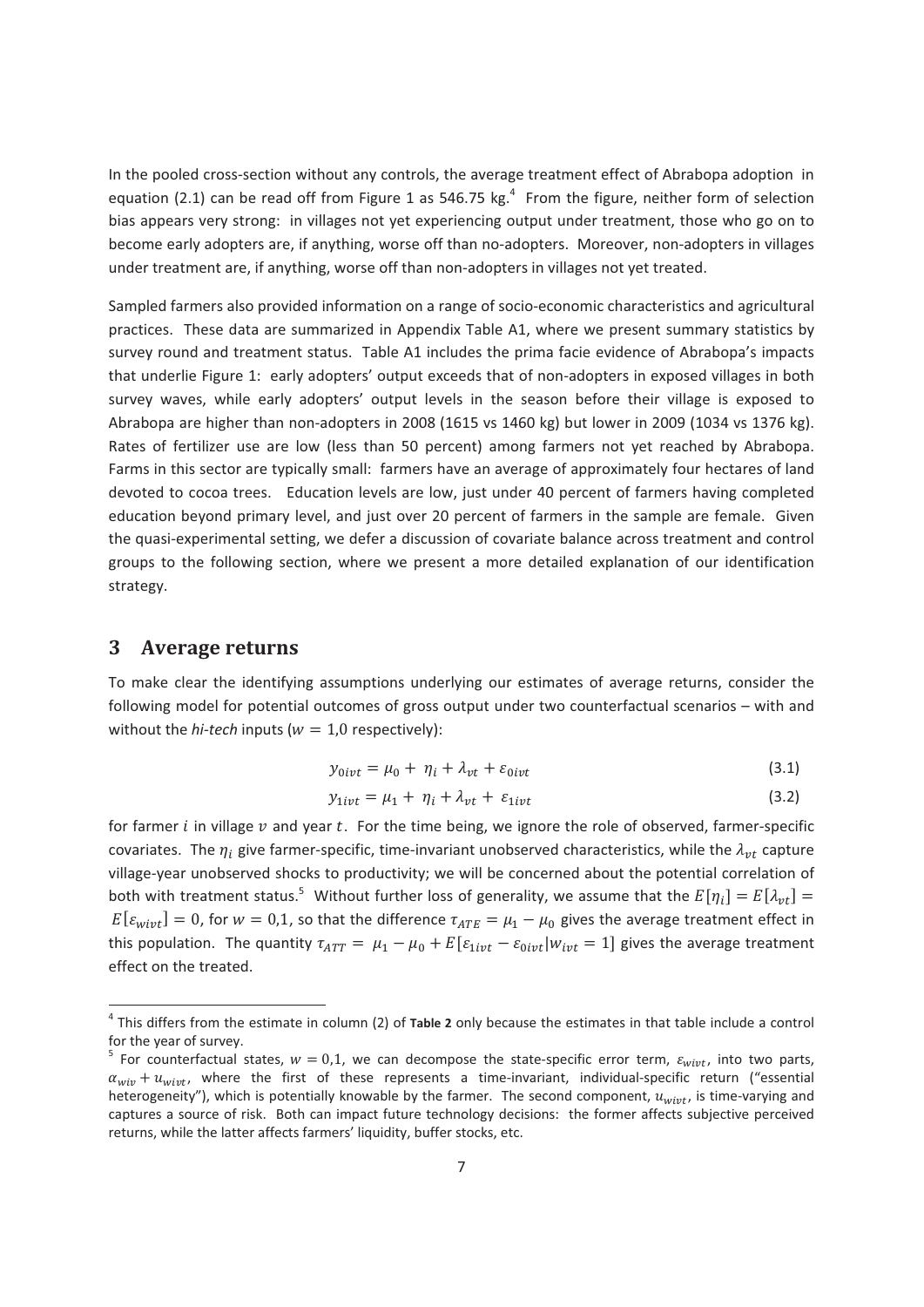Observed outcomes are therefore given by the switching regression,  $y_{ivt} = y_{0ivt} + (y_{1ivt} - y_{0ivt})w_{ivt}$ . Substituting in equations (3.1) and (3.2) yields

$$
y_{ivt} = (\mu_1 - \mu_0 + \varepsilon_{1ivt} - \varepsilon_{0ivt})w_{ivt} + \mu_0 + \eta_i + \lambda_{vt} + \varepsilon_{0ivt}.
$$
 (3.3)

Examination of equation (3.3) clarifies the nature of the selection problem that must be addressed in estimating the ATT. A regression of  $y_{ivt}$  on  $w_{ivt}$  returns a consistent estimate of  $\tau_{ATT}$  only if  $[\eta_i + \lambda_{vt} + \varepsilon_{0ivt} | w_{ivt}] = E[\eta_i + \lambda_{vt} + \varepsilon_{0ivt}] = 0$ . Thus consistent estimates of  $\tau_{ATT}$  are possible even if individual-specific returns to adoption  $(\varepsilon_{1ivt}-\varepsilon_{0ivt})$  are correlated with adoption choices,  $w_{ivt}$ . But the assumption required for identification of the ATT from a regression of output on treatment alone will fail if adoption is correlated either with village-level differences in productivity or with the idiosyncratic productivity of farmers.

To see how we address these sources of selection bias in practice, we first formalize the process by which membership is determined. Recall that we define treatment,  $w_{ivt}$ , as the effect of the first year of use of the hi-tech package, in light of the potential for accumulation of impacts over years. In our data, we restrict attention to village years,  $vt$ , in which either (a) Abrabopa has never had any members in that village before, and Abrabopa will have its first members in village  $v$  in year  $t + 1$ ; or (b) Abrabopa has its first ever members in village  $v$  in year  $t$ . Consequently we examine first-year impacts only on the subpopulation of individuals who join Abrabopa in the first year that it is available in their village.

For this subpopulation, use of Abrabopa's hi-tech inputs is the product of two factors: firstly, that Abrabopa visits the individual's village,  $v$ , in year  $t$ , and secondly, that the individual joins in that year. Let  $z_{vt}$  be a dummy variable indicating the presence of Abrabopa in village  $v$  in year t, and let  $m_{iv}$  be a dummy variable indicating that individual i in village  $v$  is the "type" who joins Abrabopa in the first year in which it is available in their village. Thus  $w_{ivt} = z_{vt}m_{iv}$ .

Our identification strategy rests on two key features of our data. The first of these is the ability to observe the future membership decisions of individuals in villages that have not yet been visited by Abrabopa at the time of the output realization  $y_{ivt}$ .<sup>6</sup> The second of these is the ability to observe the productive outcomes for a representative sample of those who do not join Abrabopa in any given village-year.

We use the first of these features to address potential correlation between the individual-specific unobservables and treatment status, arising through individual selection into Abrabopa. The second allows us to address the potential correlation between village-level characteristics and treatment status, arising through the non-random roll-out of Abrabopa coverage.

To do so, we assume that the process by which farmers are selected into membership is constant over time, with respect to unobserved characteristics that differentiate them from village-mean productivity:

$$
E[\eta_i + \varepsilon_{0ivt} | m_{iv} = 1, z_{vt} = 1] = E[\eta_i + \varepsilon_{0ivt} | m_{iv} = 1]
$$
\n(A1)

 $^6$  For a similar use of future adoption decisions to address selection problems in a pipeline evaluation, see, e.g., Erica Field (Field 2005).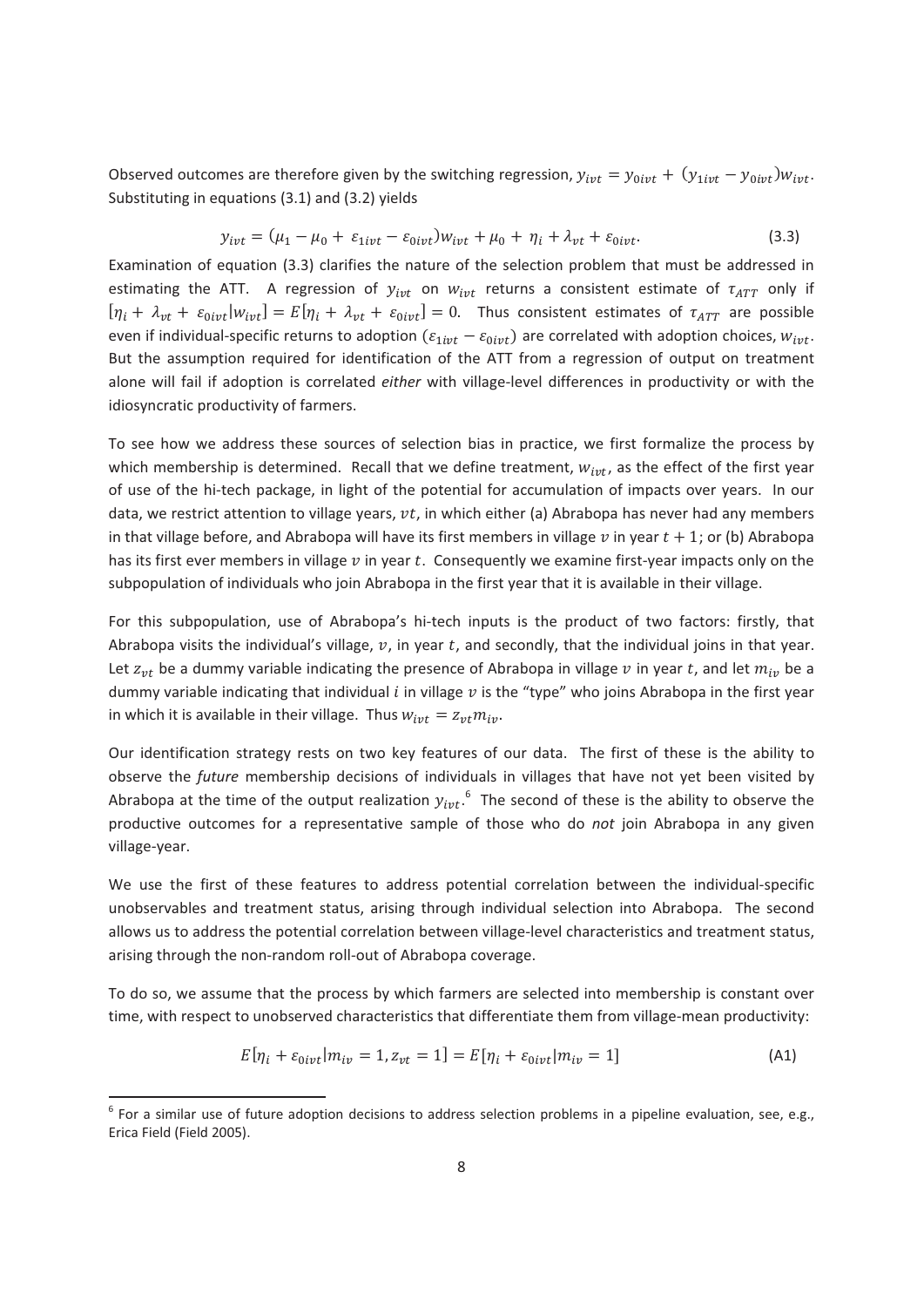If those who join Abrabopa when it first reaches their villages in year  $t$  are the best farmers in those villages, then farmers who join Abrabopa upon its arrival in their villages in year  $t+1$  are also the best farmers in those villages.

If we were also willing to assume that the roll-out of Abrabopa availability was as good as random with regard to village productivity levels ( $E[\lambda_{vt}|z_{vt}] = 0$ ), then a comparison of current and future program members would suffice to identify the ATT. We operationalize this as a first, heuristic identification strategy by restricting attention to current and future members, and regressing output on treatment status.

Effective randomness of roll-out is a strong assumption, however. We are able to relax this by making use of data on non-members in program villages. In essence, we can use mean outcomes of those who do not join Abrabopa in current and future program villages to estimate the village-specific effect. Our estimates under this identification strategy are then a form of difference-in-difference estimates: we compare within-village differences between those who join Abrabopa and those who do not, in villages that have just been reached by Abrabopa in year  $t$  and those that will only be reached by Abrabopa in year  $t+1$ .

This strategy requires an auxiliary assumption that there are no externalities from the presence of the program on non-members - akin to the standard stable unit treatment value assumption. Formally, we require that

$$
E[\eta_i + \varepsilon_{0ivt} | m_{iv} = 0, z_{vt} = 1] = E[\eta_i + \varepsilon_{0ivt} | m_{iv} = 0, z_{vt} = 0].
$$
 (A2)

Since we are interested here only in impacts in the first year of the program's presence in a village, we believe this to be a plausible assumption. Neighboring farmers will not have had an opportunity to observe program impacts and make any corresponding adjustments in their own production.<sup>7</sup>

Given assumptions (A1) and (A2), we operationalize our difference-in-differences estimator in two ways. Most directly, we regress output on dummy variables for adoption in the first year of exposure,  $m_{iv}$ , current exposure to Abrabopa,  $z_{vt}$ , and their interaction,  $w_{ivt} = m_{iv}z_{vt}$ , which is synonymous with treatment in our estimating sample. Under assumptions (A1) and (A2), a regression of the form

$$
y_{ivt} = \beta_0 + \beta_z z_{vt} + \beta_m m_{iv} + \beta_w m_{iv} z_{vt} + e_{ivt}
$$
\n
$$
(3.4)
$$

consistently estimates the ATT as the coefficient  $\beta_w$ . An alternative is to use a fixed effects estimator for equation (3.4), in which case the village-level exposure variable,  $z_{vt}$ , is not identified, but the treatment effect for early adopters remains identified by the interaction of indicators for the early adoption decision of the individual and village-level exposure. The latter may improve precision in a context where there is substantial heterogeneity in production across villages even within the set of exposed or unexposed villages.

<sup>&</sup>lt;sup>7</sup> Conley and Udry demonstrate that farmers do adapt their technology choices in response to 'news' about their neighbors' levels of production (Conley & Udry 2010). As in their estimation strategy, we rely on farmers' inability to react until after output realizations have occurred.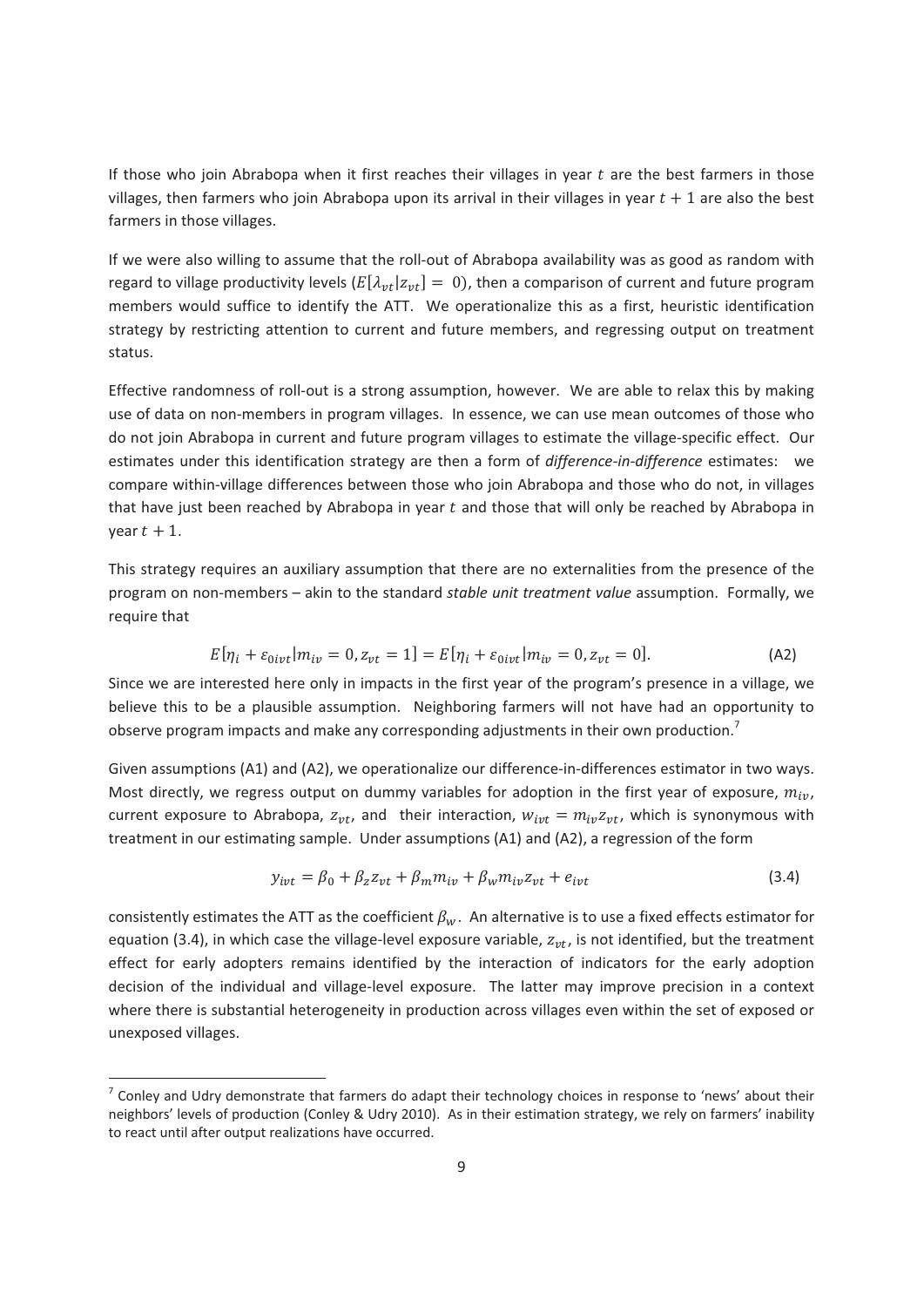|                                                                      | (1)        | (2)      | (3)       | (4)          |
|----------------------------------------------------------------------|------------|----------|-----------|--------------|
|                                                                      | Early      | Full     | Full      | Full sample, |
|                                                                      | adopters   | sample   | sample    | controls     |
| <b>VARIABLES</b>                                                     | <b>OLS</b> | DD.      | FE        | FE           |
|                                                                      |            |          |           |              |
| treated: early adopter * current Abrabopa village, $m_{iv} * z_{vt}$ | $395.9*$   | 547.6**  | 661.7***  | $527.4***$   |
|                                                                      | (217.3)    | (226.3)  | (204.4)   | (155.8)      |
| early adopter, $m_{iv}$                                              |            | $-89.7$  | $-222.8$  | -57.9        |
|                                                                      |            | (232.3)  | (160.4)   | (145.5)      |
| current Abrabopa village, Z <sub>vt</sub>                            |            | $-147.6$ |           |              |
|                                                                      |            | (293.2)  |           |              |
| constant                                                             | $1533***$  | 1582 *** | $1405***$ | 319.9        |
|                                                                      | (320.5)    | (235.0)  | (79.16)   | (732.2)      |
|                                                                      |            |          |           |              |
| Observations                                                         | 337        | 486      | 486       | 359          |
| R-squared                                                            | 0.031      | 0.025    | 0.012     | 0.341        |
| Number of village-years                                              |            |          | 32        | 29           |

Table 2. Estimates of average impact of CAA membership on members in the first year

Dependent variable is cocoa output, in kg. Robust standard errors in parentheses, clustered at village-level. Estimates in columns (1) and (2) contain dummy for survey round (not shown). Columns (3) and (4) include village-year fixed effects. Estimates in column (4) contain quadratic functions of farm size and farmer age, controls for household size, farmer education (JSS or greater), and farmer gender. Sample in column (1) is current and future members only; subsequent columns include those who do not join at any point.  $***$   $p<0.01$ ,  $**$   $p<0.05$ ,  $*$   $p<0.1$ 

Results of these estimates are presented in Table 2. In column (1), we estimate program impacts simply by regressing output levels on a dummy for current membership, while restricting the sample to current and future members of Abrabopa. As discussed above, this provides a valid estimate of the treatment effect only under the strong assumption that the roll-out is uncorrelated with unobserved location characteristics. The assumption of random roll-out yields an estimated average treatment effect on the treated of 359.9 kg.

In column (2) we relax this assumption by using data on both those who join Abrabopa when it first reaches their village and those who choose not to join in this initial year. This is the (cross sectional) difference-in-differences estimator described by equation (3.3) above, and returns consistent estimates of the treatment effect under assumptions (A1) and (A2). Non-members in villages first visited by Abrabopa in year  $t + 1$  represent the omitted category. Several features are notable. We estimate an ATT of 547.6 kilograms, and this estimate is statistically distinguishable from zero at the 5 percent confidence level. We find only limited evidence for the two forms of selection bias considered. Nonadopters in villages already reached by Abrabopa, who have  $z_{vt} = 1$ , have output levels 147.6 kilograms less than non-adopters in villages not yet reached by Abrabopa; this is our estimate of  $E[\lambda_{vt}|z_{vt}=1]$ . While this estimate is relatively imprecise, it does not provide support for the view that Abrabopa was systematically rolled out to more productive villages early on, or that non-adopters in exposed villages have benefited indirectly from the participation of their peers. Moreover, those who go on to be early adopters are, if anything, worse off than those who do not adopt at the first opportunity, in villages prior to exposure. Our estimate of  $E[\eta_i|m_{iv}=1]$  is -89.7 based on the identification strategy in column (2).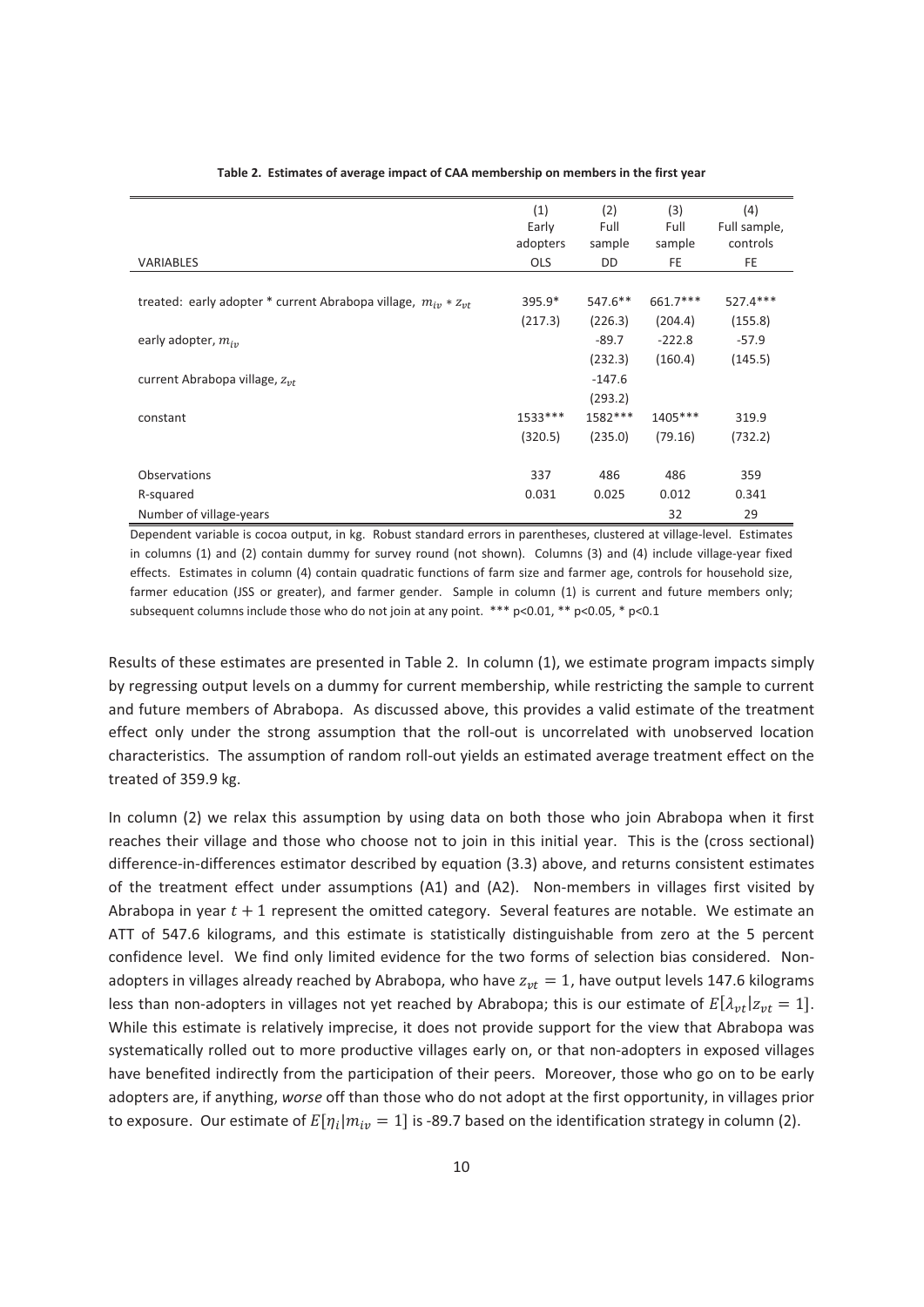Estimates from the fixed effects specification are presented in column (3), where fixed effects are included for each village-year in our data to allow for the fact that some villages are observed both before and after exposure. This specification returns a similar estimate of the ATT, 661.7 kg, which is now significant at the 1 percent level. To put the magnitude of this effect in perspective, future members of Abrabopa have an average output of 1,464 kg: the estimated effect is equal to an approximately 45 percent increase in total production. With mean yields of 237 kg/acre among future joiners of the program, under the assumption that all impacts are concentrated on the 2 acres to which the inputs are supposed to be applied, this would represent an increase in yields on this land of nearly 140 percent.

In column (4) of Table 2, we augment our village-year fixed effects specification by including a vector of controls for observable farmer characteristics. We do not control for productive inputs, on the grounds that changes in labor and non-labor inputs mediate the causal effect of program membership on production (Foster & Rosenzweig 2010). More generally, controlling for post-treatment variables may introduce biases into estimates of causal effects (Heckman & Navarro-Lozano 2004, Pearl 2009). We include controls for farmer gender, an indicator variable for whether the farmer has attained junior secondary or higher education, and household size, as well as (quadratic functions of) farmer age and cultivated farm size. Given that it typically takes three years for cocoa trees to reach bearing age, we consider it reasonable to take our measure of cultivated farm size, which explicitly excludes trees too young to bear cocoa, as exogenous in this context. The resulting estimated treatment effect is reduced to 527.4 kg, but is still statistically significant in its difference from zero at the one percent confidence level. The similarity of these results to those from the village fixed effects specification suggest that unconfoundedness, conditional only on the village fixed effect and the first-year membership decision, is not an unreasonable assumption in this context. Relative to a mean output level of 1313 kg among eventual Abrabopa members in the year prior to exposure, this represents an increase in gross production of approximately 40 percent.

We can use a similar identification strategy to test whether participation in Abrabopa increases use of complementary inputs. If such impacts were to be found, then these should be taken into account in calculating returns to participation and technology use. For any input,  $x_{ivt}$ , used by farmer  $i$  in village  $v$ and year  $t$ , the effect of Abrabopa membership on input use can be implemented, as in column (3) of Table 2 and analogous assumptions to (A1) and (A2), by regressing  $x_{ivt}$  on early adoption,  $m_{i\nu}$ , and its interaction with current exposure,  $w_{ivt} = m_{iv}z_{vt}$ , in a specification with village-year fixed effects. We do so in particular for three types of labor input: household labor, hired labor, and nnoboa labor, a traditional labor-sharing arrangement. These results are reported in columns (1) to (3) of Table 3. In each case, point estimates are economically small, and we are not able to reject the hypothesis that these complementary input levels remain constant under participation in the program. In the absence of any such indirect costs, an impact of 527.4 kg corresponds to an economic return of 129 percent on the value of the inputs received.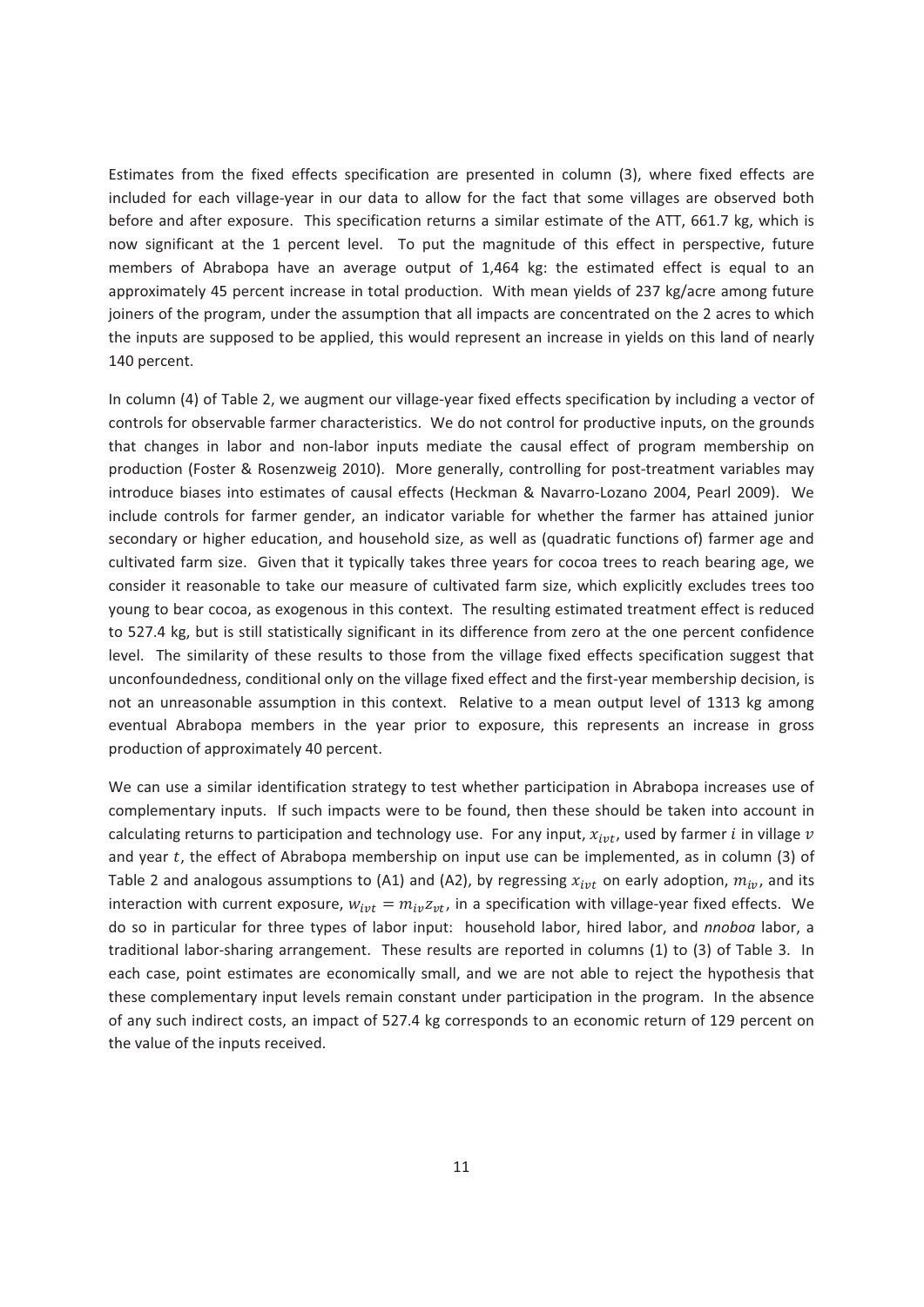|                                     | (1)        | (2)      | (3)        | (4)        | (5)        | (6)        | (7)        | (8)                 |
|-------------------------------------|------------|----------|------------|------------|------------|------------|------------|---------------------|
|                                     |            | Paid     | Nnoboa     | Cocoa      |            |            |            | Completed<br>JSS or |
|                                     | Household  | labor    | labor      | farm size, |            |            | Household  | higher              |
| <b>VARIABLES</b>                    | labor days | days     | days       | ha         | Age        | Female     | size       | education           |
|                                     |            |          |            |            |            |            |            |                     |
| early adopter * current             |            |          |            |            |            |            |            |                     |
| Abrabopa village, $m_{iv} * z_{vt}$ | 3.029      | 15.64    | 0.561      | $-0.365$   | 1.594      | $-0.0707$  | 0.178      | 0.0213              |
|                                     | (17.93)    | (11.64)  | (1.198)    | (0.742)    | (2.163)    | (0.0728)   | (0.262)    | (0.0785)            |
| early adopter, $m_{iv}$             | $-15.23$   | $-0.420$ | $1.197***$ | $-0.805$   | 2.418      | $-0.0330$  | 0.0207     | 0.0594              |
|                                     | (11.26)    | (7.481)  | (0.425)    | (0.535)    | (2.469)    | (0.0683)   | (0.232)    | (0.0941)            |
| Constant                            | 84.19 ***  | 26.36*** | $1.711***$ | $4.657***$ | $46.31***$ | $0.269***$ | $3.145***$ | $0.525***$          |
|                                     | (7.555)    | (3.788)  | (0.402)    | (0.385)    | (1.596)    | (0.0453)   | (0.148)    | (0.0534)            |
|                                     |            |          |            |            |            |            |            |                     |
| Observations                        | 482        | 482      | 482        | 510        | 368        | 368        | 368        | 368                 |
| R-squared                           | 0.005      | 0.009    | 0.010      | 0.012      | 0.014      | 0.008      | 0.001      | 0.005               |
| Number of village-years             | 32         | 32       | 32         | 32         | 29         | 29         | 29         | 29                  |

#### **Table 3. Intermediate inputs and covariate balance**

Cluster-robust standard errors in parentheses, clustered at village level. All specifications include village-year fixed effects. Farm size defined as area under cocoa cultivation.  $***$  p<0.01,  $**$  p<0.05,  $*$  p<0.1

Finally, the same approach can be used to estimate pseudo-treatment effects on variables that should not respond to treatment (in the short term), such as farmer gender, age, and education, as well as cocoa farm size.<sup>8</sup> This is analogous to the standard practice of checking for 'successful' randomization in prospective experimental designs. Rejection of the null hypothesis of no pseudo-effect on any of these variables would suggest, minimally, the importance of controlling for them in estimating causal effects, as in column (4) of Table 2. Such a rejection might also give cause for concern about the assumptions underlying the identification strategy more generally (Heckman & Hotz 1989). However, as reported in columns (4)  $-$  (8) of Table 3, we are able to accept the null hypothesis of zero pseudo-effects on each of these predetermined variables.

### 4 Quantile treatment effects

-----------------------------------------------------------

Estimated returns to the CAA technological package are high among adopters, and yet 32 percent of first-year members in the sample were no longer members one year later. This appears to be a special case of the broader puzzle in agricultural technology adoption: if returns to adoption of this technology are indeed so high, and if credit constraints are not binding in this case, then why do so many members drop out?

Persistent heterogeneity in returns across individuals provides one explanation. If expected returns vary substantially across individuals - and if individuals are able to learn about their idiosyncratic returns then low adoption could be an outcome of rational choices. The average treatment effect on the treated estimated above is not informative about the fraction of farmers expecting positive returns -

 $^8$  Cocoa trees generally require a minimum of three years to reach bearing age.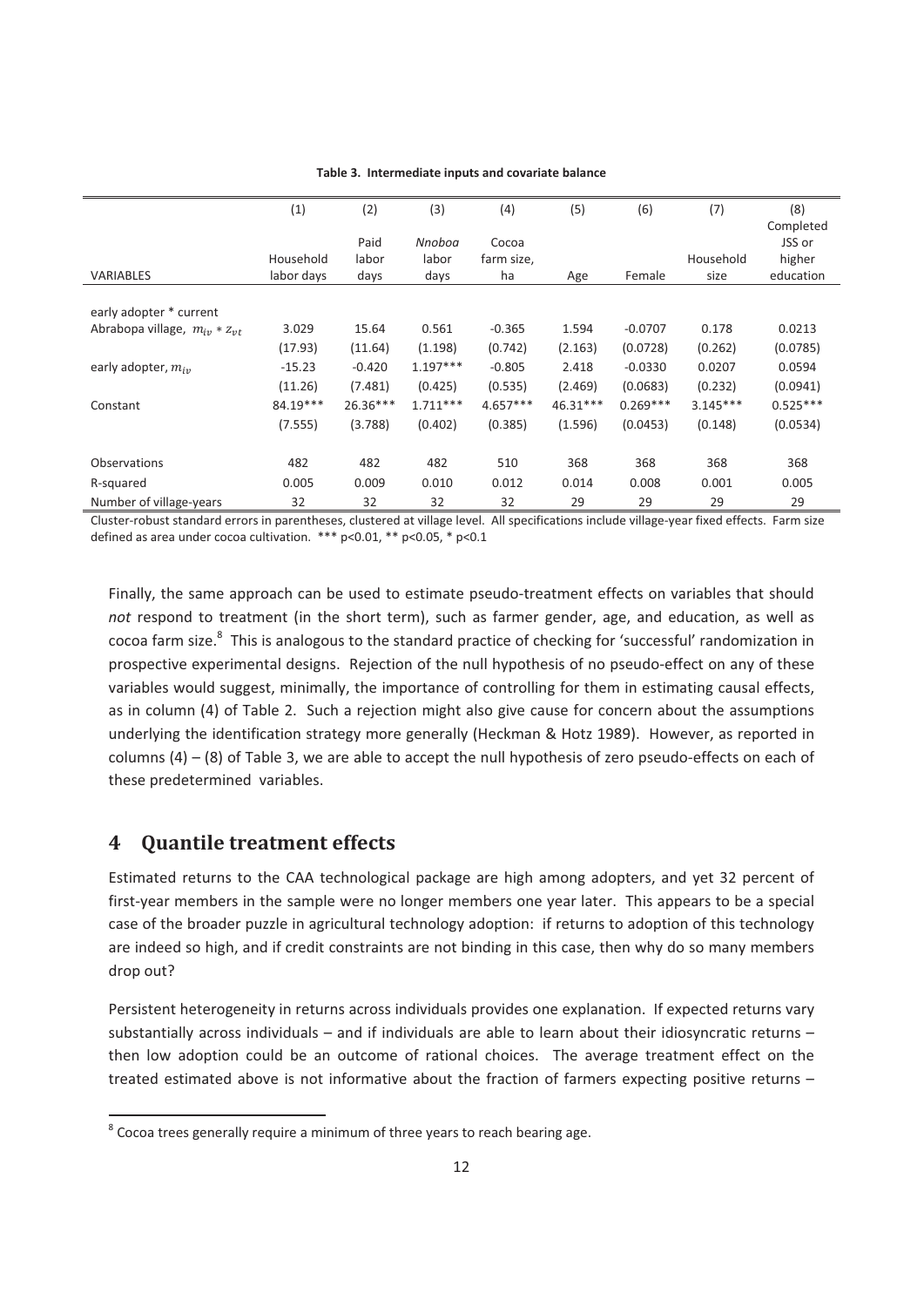what Heckman calls the "voting criterion" (Heckman 2010). In this section, we examine the extent to which high average treatment effects mask substantial heterogeneity in the ex-post distribution of impacts.

To do so, we conduct two exercises. First, following Heckman and co-authors (Heckman et al. 1997), we estimate the Hoeffding and Frêchet bounds on the amount of heterogeneity consistent with the marginal distributions observed in the data (Frêchet 1951, Hoeffding 1940). This allows us to obtain a lower bound on the variance of the treatment effect from the marginal distributions with and without treatment. The estimated lower bound on the amount of treatment effect heterogeneity is substantial in economic terms, though we are unable to reject a constant effects model given small sample limitations. These bounds exhaust the available information in the absence of further assumptions. Second, we consider the implications of assuming perfect positive dependence (PPD) in the outcome distributions for the quantiles of the impact distribution. Under this assumption, we show that in spite of the high average gross impacts, returns net of input costs are not significantly positive for a substantial proportion of those who join Abrabopa.

We begin by estimating Hoeffding and Frêchet bounds to test whether the estimated impacts in our data are consistent with a constant-effects model. Since Heckman and co-authors argued on behalf of doing so (Heckman et al. 1997), a handful of studies have applied this approach to estimate the distribution of treatment effects. In a developed-country context, Bitler and co-authors study the distribution of the effects of welfare reform on the unemployed (Bitler et al. 2006). Two recent articles have applied this approach in development economics, both studying the distribution of the effect of conditional cash transfers: Djebbari and Smith, on PROGRESA, and Dammert, on the Red de Protección Social in Nicaragua (Dammert 2009, Djebbari & Smith 2008).

We adapt the procedure outlined by Abbring and Heckman (Abbring & Heckman 2007) and as applied by Djebbari and Smith (Djebbari & Smith 2008) as follows. First, we obtain an estimate of the minimum amount of heterogeneity in impacts that is consistent with our data. We construct this measure as the standard deviation of the quantile treatment effects,<sup>9</sup> which is equal to 454 kg in our sample. Second, to test whether the observed impact standard deviation is consistent with a constant-effects model, we simulate the distribution of this statistic under the constant effects assumption. This is done, as in Djebbari and Smith, by keeping only control villages. For each simulation, we randomly assign half of the control villages to our synthetic treatment group; we use the estimated treatment effect from Table 2, column (2) to simulate treatment for the eventual Abrabopa members in those villages; and we repeat our cross-sectional, difference-in-differences estimation procedure to obtain an impact standard deviation on this synthetic sample.

<sup>&</sup>lt;sup>9</sup> As Heckmen and co-authors argue (Abbring & Heckman 2007, Heckman et al. 1997), this is equal to the standard deviation of the treatment effects,  $\Delta_{ivt} \equiv Y_{1,ivt} - Y_{0,ivt}$ , under the assumption of perfect positive dependence, discussed below. PPD is the assumption about the joint distribution of  $(Y_1, Y_0)$  that minimizes the impact standard deviation. We base this procedure on estimates of the treatment effect at each decile, and do not use a finer division of the outcome distribution because of our small sample size.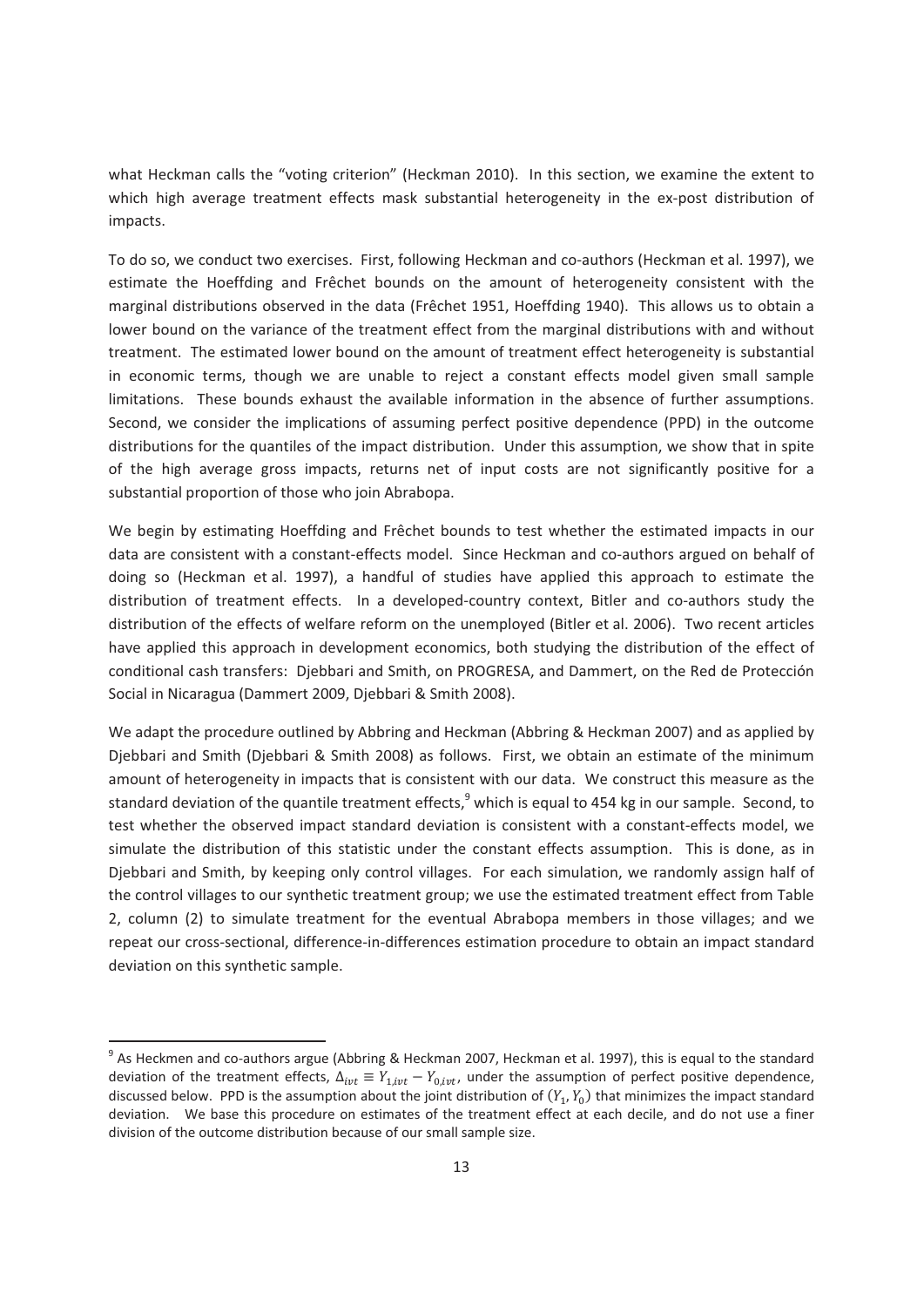Figure 2. Simulated distribution of estimated impact standard deviation under the constant effects model



Notes: Figure illustrates kernel density estimates of the simulated distribution of estimated standard impact standard deviation. Simulation is conducted under the null of a constant effects model, with average treatment effect as reported in Table 2. Results are for 400 repetitions, with 10 quantiles of the treatment distribution estimated in each repetition. Dotted line shows the value of the impact standard deviation in the actual data.

The results are illustrated in Figure 2. The median impact standard deviation across 400 simulations of the constant effects model is 337 kg, substantially smaller than that found in our data. However, in 24 percent of our simulated treatment effects, the constant effects model yields an impact standard deviation greater 454 kg, the value estimated from our actual data. Because our small sample does not estimate quantile treatment effects very precisely, we are unable to reject the constant effects model at conventional significance levels.<sup>10</sup>

Although we are unable to statistically reject the constant-effects model, we can use a quantile treatment effects approach to show that the heterogeneity in returns we do observe has economic implications. Differences in quantiles of the distribution of outcomes under treatment and control can be interpreted as quantiles of the treatment effect only under the assumption of perfect positive dependence. In this case, the treatment does not change the ranking of outcomes, so that the first quantile of the distribution without treatment,  $Y_0$ , represents the counterfactual for individuals in the first quantile of the distribution with treatment,  $Y_1$ . With treatment and control groups of different sizes, we compare impacts across quantiles of the outcome distribution, rather than directly matching individuals.

To do so, we continue with the identification strategy of Section 3. In particular, we estimate quantile treatment effects using a model that includes a dummy variable for presence of Abrabopa in the village

<sup>&</sup>lt;sup>10</sup> To improve the power of this test, we have also simulated constant-effect treatment effects for the whole sample, including both the treated and the untreated, by subtracting the ATE from the realized output of the treated and then re-assigning all villages to treatment or control status and simulating treatment for members accordingly. The resulting increase in the sample size employed in each simulation reduces the fraction of simulated repetitions with an impact standard deviation greater than 454 kg to 0.138, and reduces the median estimated impact standard deviation to 266 kg.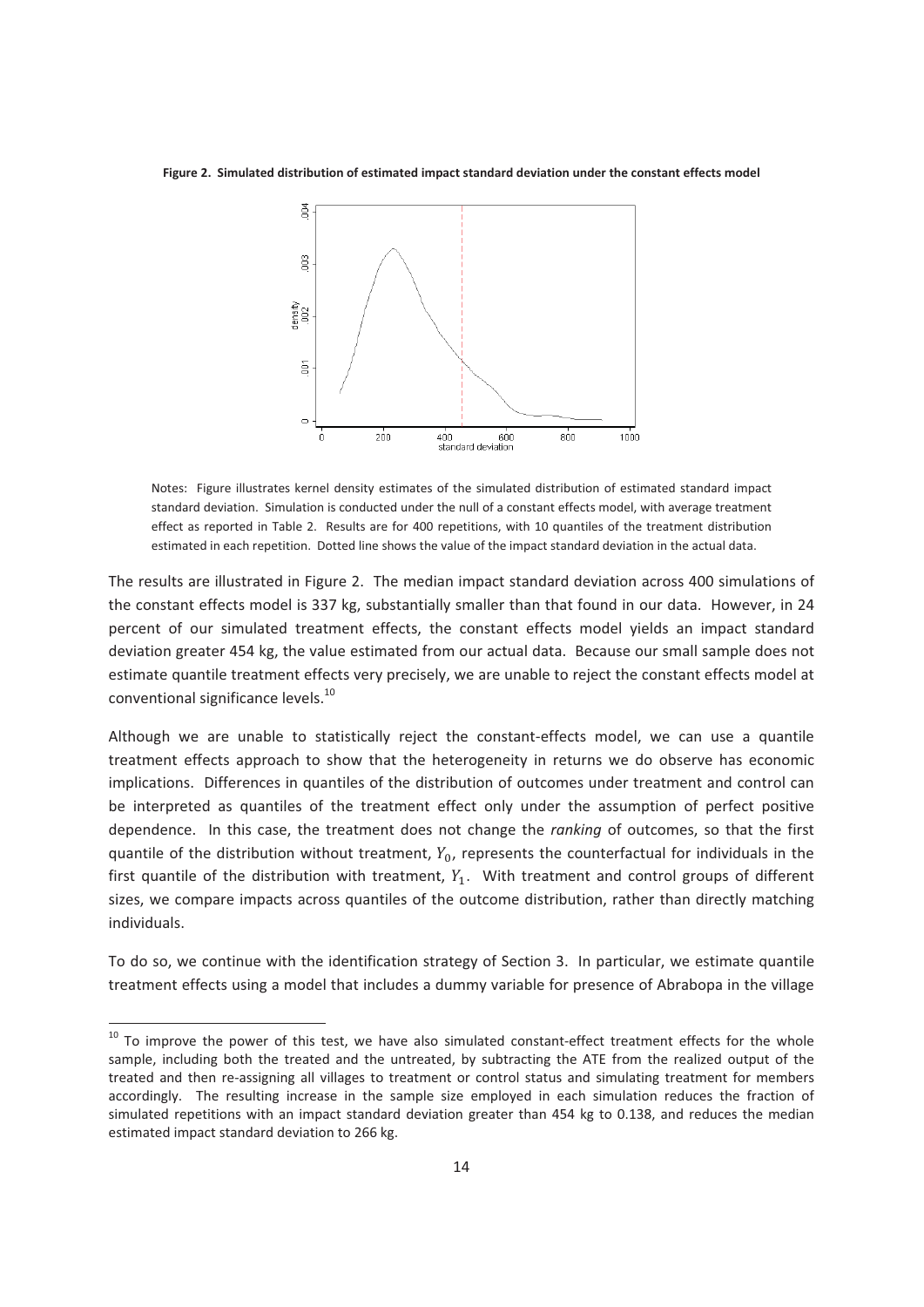in the year under study,  $z_{vt}$ , as well as a dummy identifying those individuals who join Abrabopa in the first year of exposure in their village,  $m_{iv}$ . Treatment is denoted by the interaction of early adopters with village-level exposure:  $w_{ivt} = m_{i\nu}z_{vt}$ . We now explicitly adopt a random coefficients framework to estimate the regression model,

$$
y_{ivt} = \beta_{i0} + \beta_{iz} z_{vt} + \beta_{im} m_{iv} + \beta_{iw} z_{vt} m_{iv} + e_{ivt}.
$$
\n(4.1)

In the potential outcomes framework of equations (3.1) and (3.2),  $\beta_{iw} = \mu_1 - \mu_0 + \varepsilon_{1ivt} - \varepsilon_{0ivt}$ . Under assumptions (A1), (A2), and (PPD), quantile treatment effects on the treated are identified by the coefficient,  $\beta_{iw}$ , on this interaction term at the corresponding quantiles of the outcome distribution. $^{11}$ 

Results are presented in Figure 3. Given that we only observe 170 individuals after one year of treatment, the figure presents estimates for vigintiles (20-quantiles) of the outcome distribution among the treated. For ease of interpretation, we include a horizontal line at an impact of 230.8 kg, the sales volume required to repay the Abrabopa loan in the years studied. In the absence of any other costs of complementary inputs, individuals make a profit if and only if they experience a treatment effect in excess of this point.





Notes: Figure illustrates estimated quantile treatment effects and associated bootstrap (90%) confidence intervals. Non-parametric, block bootstrap confidence interval based on 400 repetitions, re-sampling at village level. Horizontal line at 230.8 kg indicates cocoa output required to repay direct cost of inputs.

Confidence intervals are estimated by a block bootstrap, with resampling conducted at the village-year level to account for potential non-independence in outcomes within these sampling units. Although we

<sup>&</sup>lt;sup>11</sup> For quantile  $q$ , this is the treatment effect on treated individual  $i$  such that  $i = \arg\inf_{y_{1i}} F_1(y_1|w_{ivt} = 1) > q$ .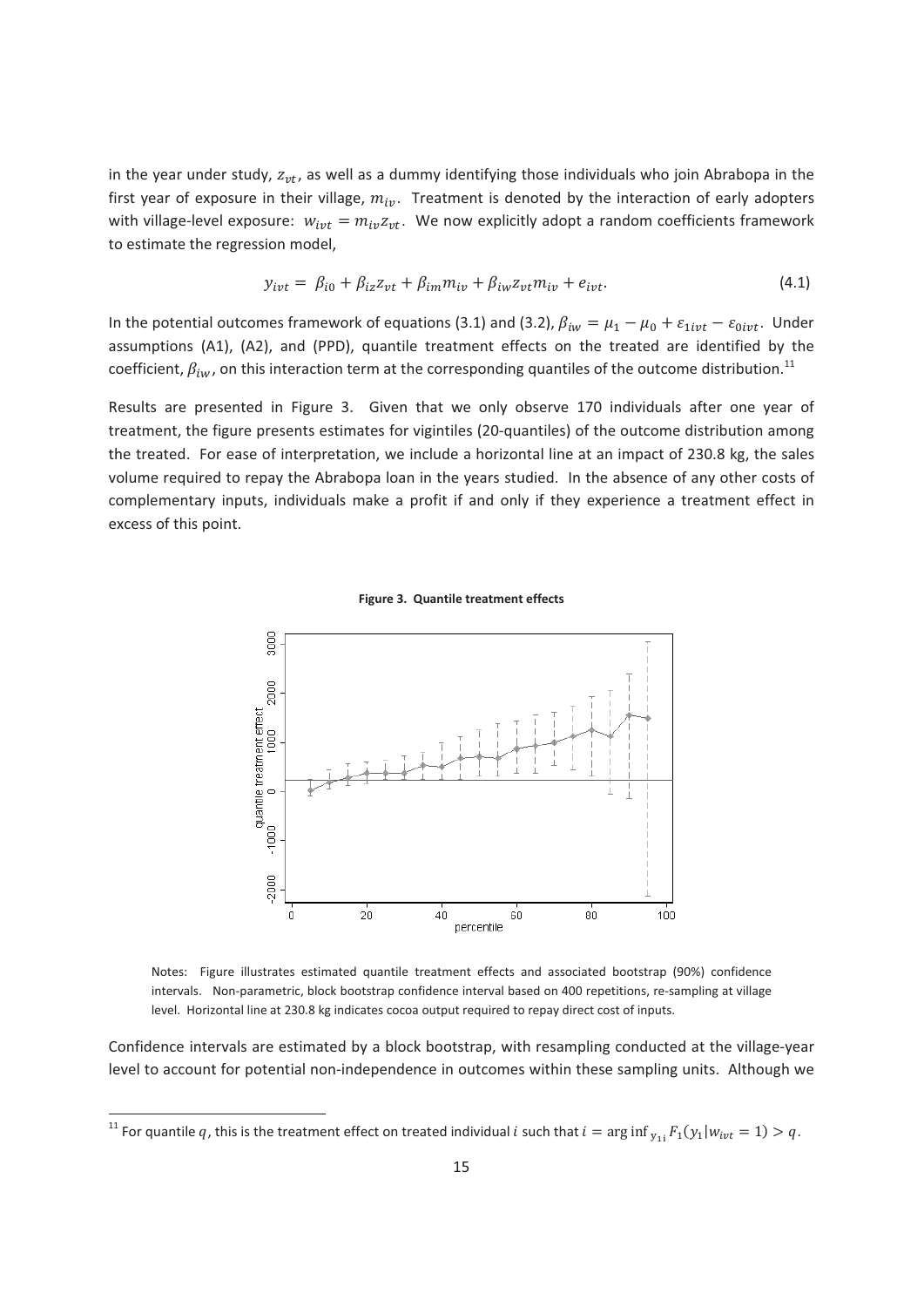can reject the null hypothesis of a treatment effect of zero for all but tails of the distribution, we fail to reject the hypothesis of a treatment effect above the break-even point for individuals at or below the 25<sup>th</sup> percentile and above the 80<sup>th</sup> percentile. (It should be noted that estimates at the upper end of the distribution are relatively imprecise, due to a small number of high-output farmers in our sample.)

Figure 3 suggests that, in this context, an exclusive emphasis on mean impacts misses important features of the distribution. In economic terms, there appears to be substantial heterogeneity in returns to program participation; in general, returns appear to be higher for more productive farmers. Crucially, we fail to reject the hypothesis of zero returns, net of repayment costs, for 7 of the 20 vigintiles of the treated population.

Both time-varying and time-invariant heterogeneity in returns may matter for the sustained use of a new technology. Even shocks that farmers know to be transient can affect future technology use, if they impact on farmers' willingness to take on risk (Dercon & Christiaensen 2007). On the other hand, timeinvariant heterogeneity may affect farmers' willingness to continue through a process of experimentation – so long as farmers are uncertain about these returns prior to membership.<sup>12</sup> We address the questions of whether observed heterogeneity in returns can help to explain program retention, and through what mechanism, in the following section.

### **5** Treatment effect heterogeneity and program retention

Treatment effects at each quantile of the outcome distribution are correlated with the program retention rate. We show this in three steps. First, we show that quantile treatment effects are correlated with program retention among individuals within a radius of that quantile. To take this further, we would ideally have a measure of individual-specific treatment effects, for the treated in our sample. We propose the two-period change in output among treated farmers as a proxy for the individual treatment effect. In our second step, we validate this measure of individual-specific impacts by showing that quantile treatment effects correlate with the two-period changes in output among individuals within a neighborhood of that quantile. Third, we employ this measure of individual-specific returns to show that this is correlated with retention rates, even after conditioning on a vector of own and group characteristics. This suggests that heterogeneity in ex post returns is relevant for the subsequent membership decisions of farmers, and that this relationship contains information beyond that in subgroups defined by observable characteristics.

To assess whether quantile treatment effects correlate with retention rates at that quantile, we must construct an estimate of the relevant retention rate. To do so, we take advantage of information from surrounding observations as follows: sort treated individuals by their outcomes. Suppose we are estimating treatment effects for  $Q$  quantiles: this will result in estimates for the 100/ $Q$  percentile, the

 $12$  In a variety of contexts, economic returns are highly sensitive to the precise quantities and combinations of inputs used. For example, Duflo and co-authors find that the right combination of fertilizer is highly profitable, but find that the Kenya Ministry of Agriculture's recommended dosage - in spite of having the highest agronomic return - actually results in farmers making a loss on average (Duflo et al. 2008)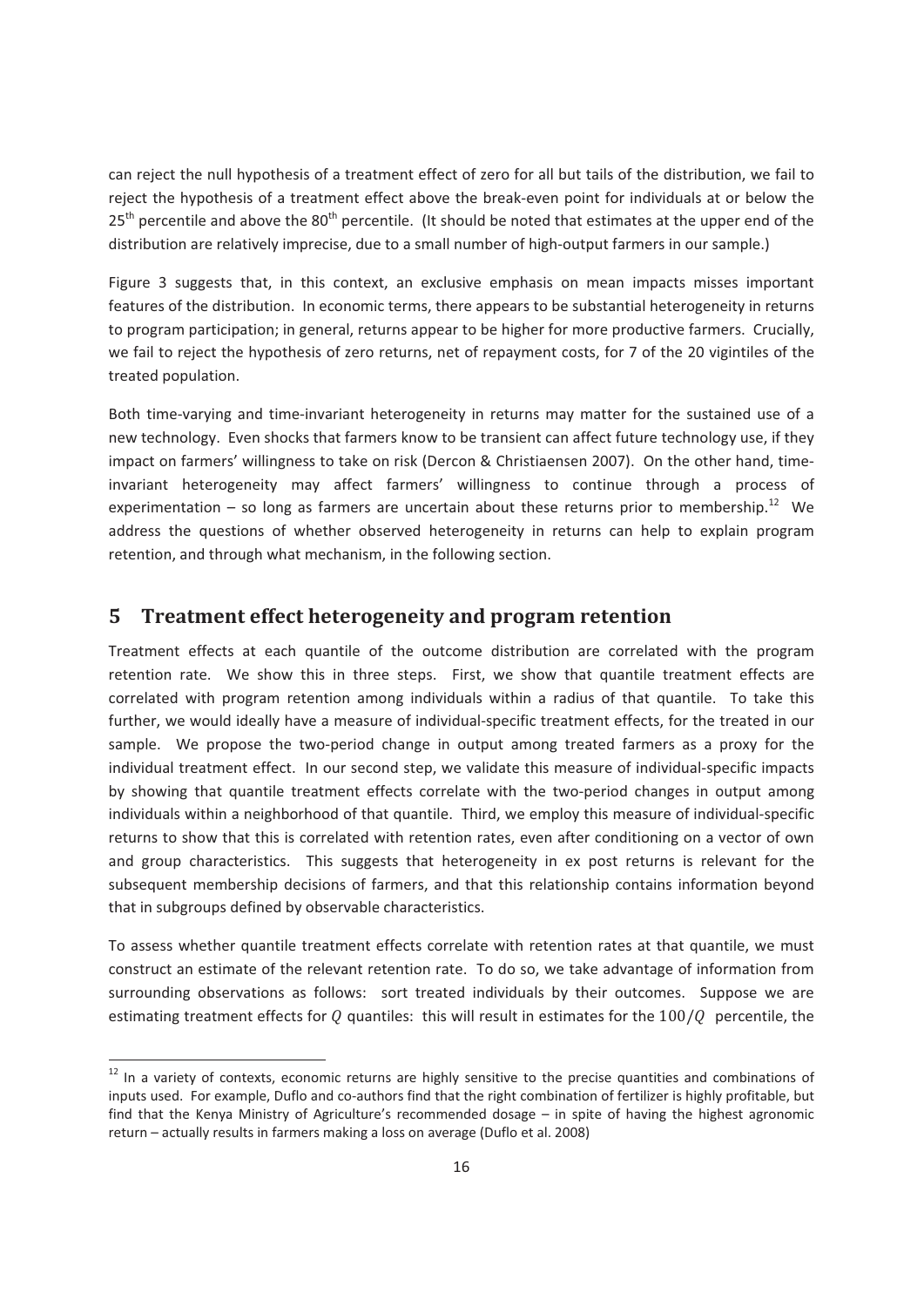$2 * 100/Q$  percentile, and so on. For quantiles  $q = 1, \ldots, Q$ , we obtain an estimate of the retention rate at the corresponding  $\frac{100q}{Q}$  percentile, by taking the mean retention rate between percentiles  $\left(\frac{100q}{Q}-\right)$  $\frac{100}{2Q}$ ,  $\frac{100q}{Q}$  $\frac{100}{Q} + \frac{100}{2Q}$ .



#### **Figure 4. Quantile treatment effects and program retention rates**

Notes: Figure plots mean retention rates in the surrounding quantile against the treatment effect at that quantile of the outcome distribution. 20 quantiles are employed in estimation, leading to estimates of the QTE ate 19 interior points.

Figure 4 plots the relationship between quantile treatment effects and retention rates for 20-quantiles. As expected, there appears to be a positive relationship between the two. The rank correlation (Spearman's rho) between the QTE and the retention rate, across quantiles of the distribution, is 0.38. We employ a block bootstrap to obtain a sampling distribution for Spearman's rho that can be used to test the null hypothesis of independence between the two statistics. This allows us to account for potential non-independence of observations within villages. Given the relatively small number of clusters and the fact that the use of 20 quantiles throws away some of the variation in the data, we are unable to reject this null hypothesis: we obtain a p-value of 0.18 with 400 bootstrap repetitions.

To provide a more powerful test of the relationship between the magnitude of the treatment effect experienced and the retention decision, we construct a proxy for treatment effects at the individual level, and show that this individual measure correlates with retention, even after conditioning on possible confounding factors. Of course, since each farmer can make one and only one membership decision in a given period, the treatment effect that she experiences is never directly observable. This is the core of the "fundamental problem of causal inference" (Holland 1986).

Under certain (necessarily untestable) assumptions, individual measures of the actual treatment effect can be constructed. Our aim here is more limited: we seek to construct a proxy for the realized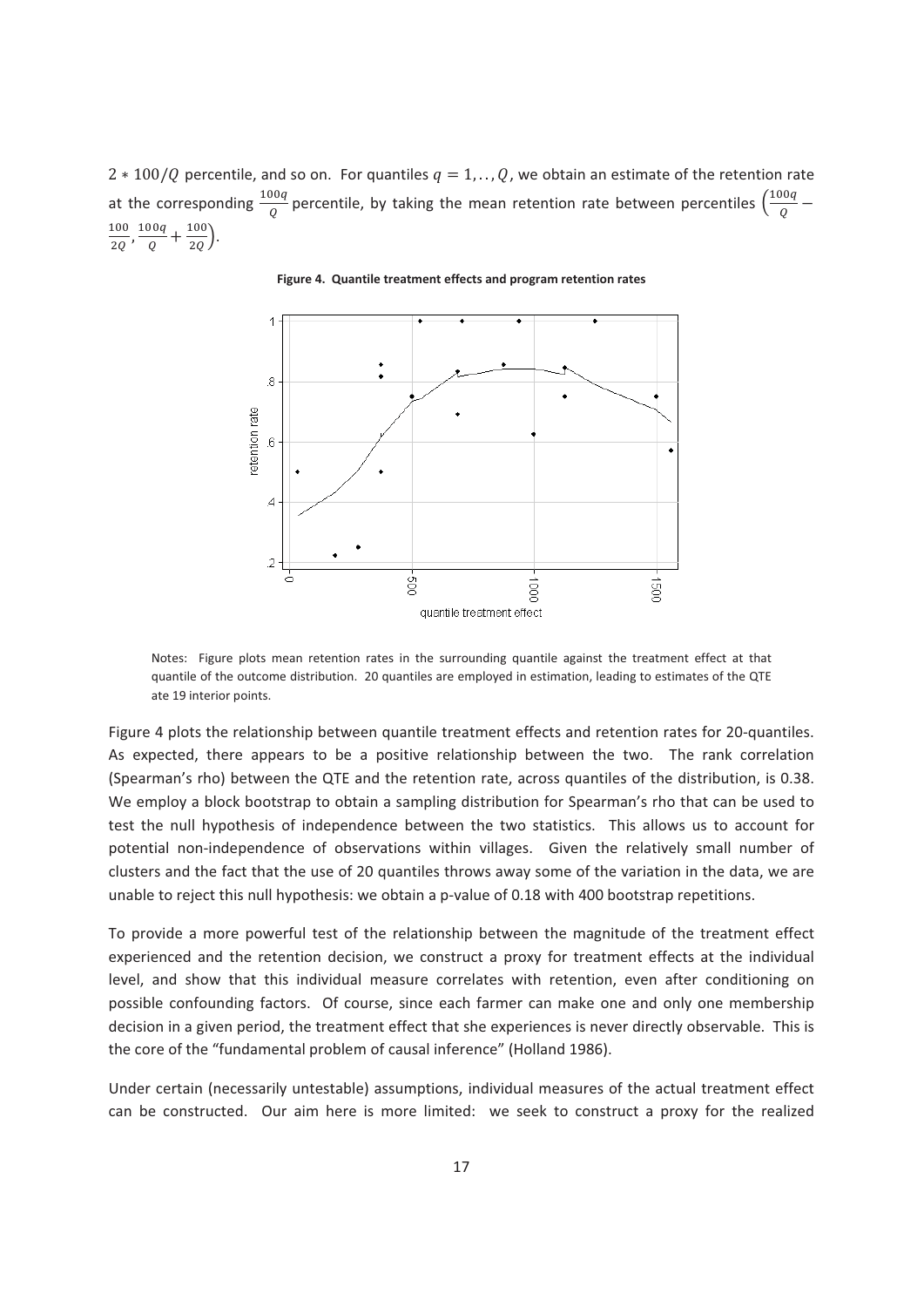treatment effect, and to argue that variation in this proxy across individuals is correlated with variation in the true treatment effect. The purpose of this is to test the hypothesis that the decision to renew membership is affected by the realization of current output. We will test this using a binary choice model of the form

$$
w_{iv,t+1}^* = \phi_0 + \phi_\tau \tau_{ivt} + \phi_x x_{ivt} + u_{iv,t+1},
$$
\n(5.1)

where membership in period  $t+1$  is chosen if  $w_{ivt}^* \geq 0$ ,  $\tau_{ivt}$  is individual i's realized return in period t, and  $x_{ivt}$  represents a vector of controls for potential confounding factors, to be described below. Under the assumption of normality of the error term  $u_{iv,t+1}$ , the parameters of (5.1) can be estimated as a probit.

Because the individual's idiosyncratic return,  $\tau_{ivt}$ , is not directly observable, we must estimate equation (5.1) with a proxy measure of the idiosyncratic return. For each individual in the treated group, we use two-period changes in cocoa output,  $\hat{y}_{ivt} = y_{ivt} - y_{iv,t-2}$ , as the basis for such a proxy for the experienced treatment effect.<sup>13</sup> Following the notation of equations (3.1) and (3.2), this will correspond to the true treatment effect,  $\tau_{ivt}$ , only if  $\lambda_{vt}=\lambda_{v,t-2}$  and  $\varepsilon_{0ivt}=\varepsilon_{0iv,t-2}$ . This would require both that any village-level components of production are constant over time, and that individuals' idiosyncratic output in the absence of Abrabopa is the same in the pre-exposure period  $t-2$  as it is in the first period of exposure,  $t$ .

Neither of these assumptions will hold in practice: there will be village-level characteristics (such as rainfall) that vary across years, as well as shocks to potential output in the absence of fertilizer. Consequently the proxy  $\hat{y}_{ivt}$  will be composed of the true treatment effect for individual i in period t,  $\tau_{ivt} = y_{1ivt} - y_{0ivt}$ , plus two terms that reflect the failure of these assumptions:

$$
\hat{y}_{ivt} = \tau_{ivt} + \underbrace{(\lambda_{vt} - \lambda_{v,t-2})}_{\widehat{\lambda}_{vt}} + \underbrace{(\varepsilon_{0ivt} - \varepsilon_{0iv,t-2})}_{\widehat{\varepsilon}_{0ivt}}.
$$
\n(5.2)

The correlation between this proxy and future membership decisions,  $w_{iv,t+1}$ , will reflect the effect of realized returns on individual decisions, as well as any correlation between the terms  $\hat{\lambda}_{vt}$  and  $\hat{\varepsilon}_{0ivt}$  and other determinants of membership. Thus measurement error in the proxy  $\hat{y}_{ivt}$  creates a potential source of bias beyond the threat of omitted factors correlated with both the true, idiosyncratic treatment effect,  $\tau_{ivt}$ , and the sustained adoption decision. We take up these considerations below.

Before turning to estimation of equation (5.1), we validate this measure by comparing the quantile treatment effects estimated in Figure 3 to the mean value of  $\hat{y}_{ivt}$  for individuals in a neighborhood of the same vigintile, as was done with retention rates above. For example, we compare the quantile treatment effect at the 5<sup>th</sup> percentile of the outcome distribution among the treated,  $F_1(y_{ivt})$ , to the mean value of the individual measure  $\hat{y}_{ivt}$  between the 2.5<sup>th</sup> and the 7.5<sup>th</sup> percentiles of the treated

<sup>&</sup>lt;sup>13</sup> The advantage of using two-period changes, rather than one-period changes, as predictors is that if lagged output realizations affect current adoption decisions (Foster & Rosenzweig 2010), the latter would be a biased estimate of the ATT. However, we have replicated the results with the one-period change, and they are not substantially affected.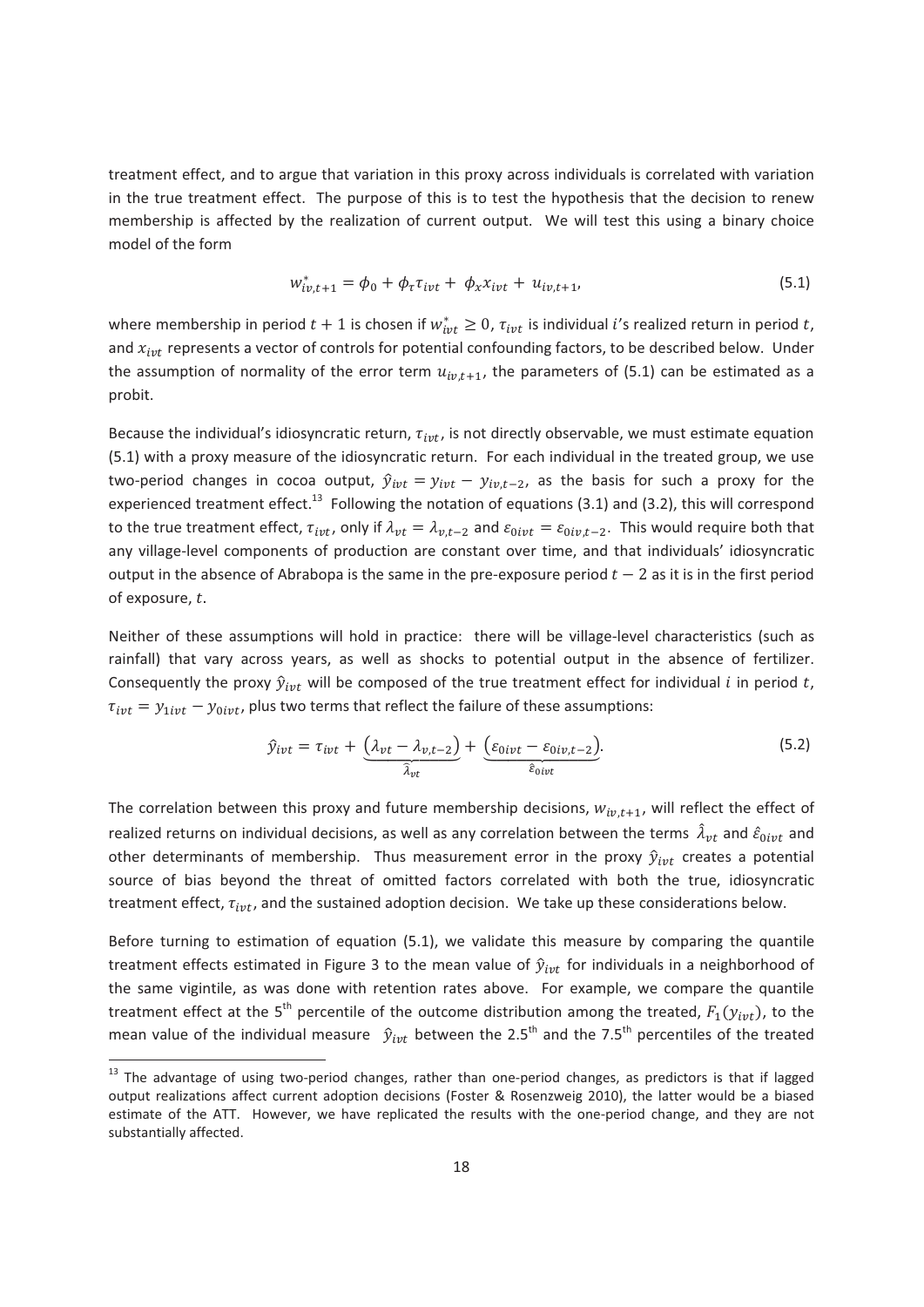population. If the perfect positive dependence assumption holds - so that quantile treatment effects can be interpreted as the average response at that quantile - and if our proxy is a relatively precise estimate of the individual treatment effect, then the two measures should correlate closely. Figure 5 shows the relationship between these outcome measures for vigintiles of the outcome distribution among the treated. The measures of these two measures of impact are indeed closely related; they have a correlation coefficient of 0.76.



**Figure 5. Validating alternative measures of impact: quantile treatment effects versus mean two-period changes** 

Notes: Horizontal axis is defined two-period change in cocoa output among treated farmers. The local average of this measure within a neighborhood of a given vigintile (20-quantile) is plotted against the corresponding quantile treatment effect.

Given the evidence to support this measure,  $\hat{y}_{ivt}$ , of individual treatment effects, we turn to estimation of equation (5.1). Probit marginal effects are presented in Table 4, which restricts attention to farmers who have joined Abrabopa in the first year of exposure in their village. The dependent variable in all specifications is the farmer's membership decision in the second year of exposure, which we observe through administrative records. In column (1), we demonstrate a positive relationship between a farmer's gain in output over the two-year period ending in their first year of membership and their membership decision in the second year. This effect is substantial. The standard deviation of the twoperiod change in output among the estimating sample of those who join Abrabopa is approximately 816 kg. This implies that a one standard deviation increase in this measure of the treatment effect is associated with a 13 percent increase in the likelihood of remaining in the program.

As mentioned above, this statistical association may be a biased estimate of the causal effect of (shocks to) individual returns to adoption on the membership renewal decision either because the proxy for individual returns employed introduces other factors correlated with the error term  $u_{iv,t+1}$ , or because the true idiosyncratic treatment effect is correlated with other (possibly unobserved) determinants of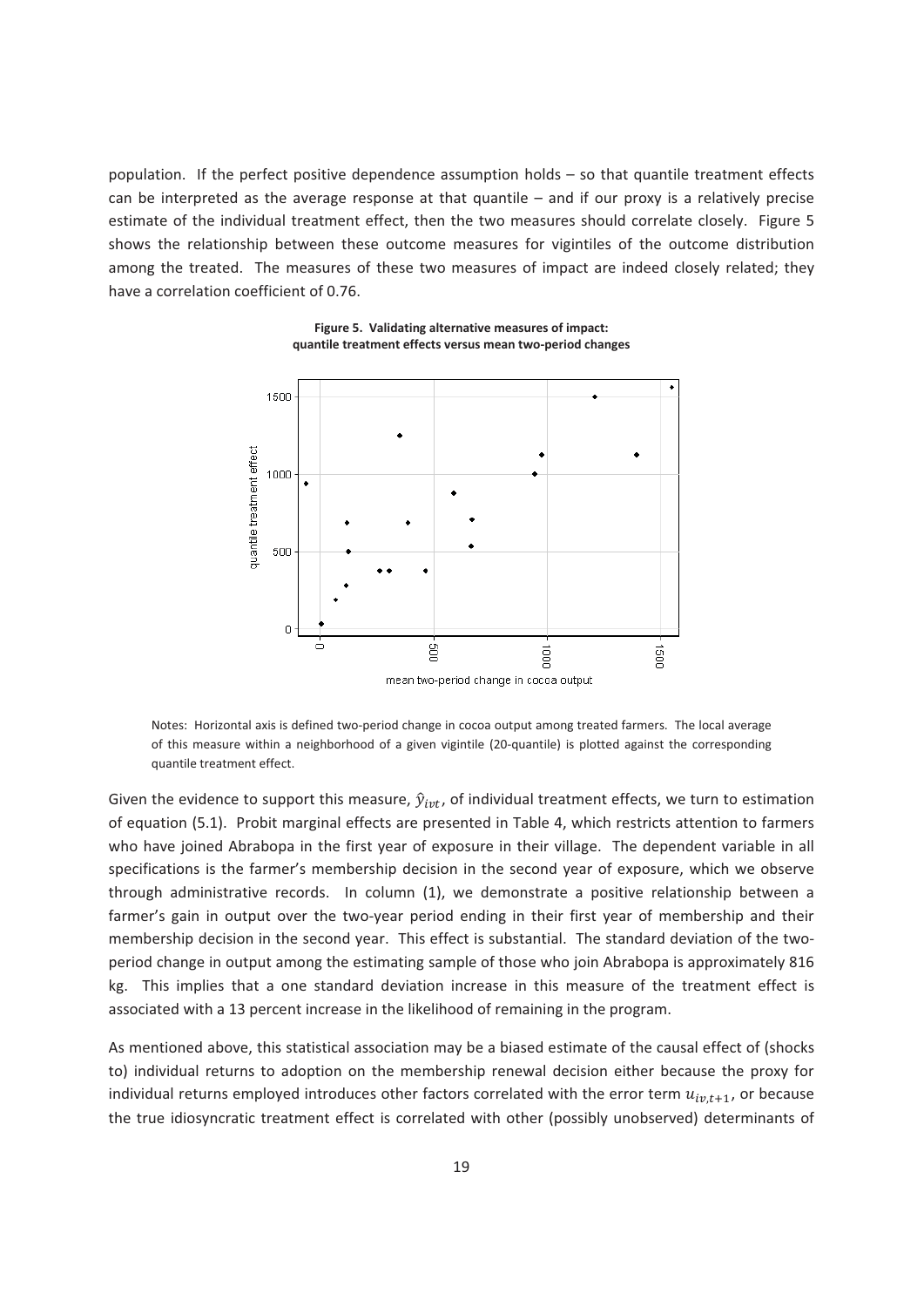second-year membership decisions. We can address one aspect of this - namely, the bias that would arise if the change in village-level productivity,  $\hat{\lambda}_{vt}$ , is correlated with the unobserved component of individual choices,  $u_{iv,t+1}$  – by including the mean two-period change in output among those who did not join Abrabopa in village  $v$  as a proxy for any such village-level shock. To do so we construct this mean-as-

$$
\hat{y}_{ivt}^{0} = \frac{1}{N_{0vt}} \sum_{\{i:m_{iv}=0\}} y_{ivt} - y_{iv,t-2}
$$
\n(5.3)

where  $N_{0vt}$  is the number of first-year non-adopters in village  $v$  and year  $t$  in our sample. As shown in column (2) of Table 4, the point estimate of the marginal effect of individual i's return on her subsequent membership decision is unaffected by inclusion of this variable. This suggests that the term  $\hat{\lambda}_{vt}$  is unlikely to be a substantial source of bias in our proxy for individual returns.

|                                                                   | (1)                  | (2)                   | (3)                    | (4)                    | (5)                    |
|-------------------------------------------------------------------|----------------------|-----------------------|------------------------|------------------------|------------------------|
| two-period change in output $(\hat{y}_{int})$                     | $0.161**$<br>(0.066) | $0.158***$<br>(0.058) | $0.146**$<br>(0.071)   | $0.185**$<br>(0.087)   | $0.354**$<br>(0.151)   |
| village v non-adopters' mean change in output $(\hat{v}_{int}^0)$ |                      | 0.045<br>(0.214)      | 0.072<br>(0.189)       | 0.068<br>(0.189)       | 0.132<br>(0.215)       |
| 1{respondent failed to repay}                                     |                      |                       | $-0.703***$<br>(0.061) | $-0.720***$<br>(0.062) | $-0.810***$<br>(0.043) |
| 1{other member failed to repay}                                   |                      |                       | $-0.449**$<br>(0.204)  | $-0.415*$<br>(0.216)   | $-0.312$<br>(0.283)    |
| cocoa, kg $(y_{ivt})$                                             |                      |                       |                        | $-0.048$<br>(0.035)    | $-0.005$<br>(0.055)    |
| Observations                                                      | 140                  | 140                   | 107                    | 107                    | 81                     |

| Table 4. Individual output gains and program retention |  |  |  |
|--------------------------------------------------------|--|--|--|
|--------------------------------------------------------|--|--|--|

Probit marginal effects reported, evaluated at mean values. Outcome is a dummy variable equal to 1 if first-year member in year t continued membership in year  $t+1$ . Output variables  $y_{ivt}$ ,  $y_{ivt}^0$ , and  $y_{ivt}$  rescaled by dividing by 1,000 prior to estimation. All specifications include dummy variables for survey round. Column (5) contains controls for age, gender, education, household size, and farm size. Robust standard errors in parentheses, clustered at village level. \*\*\* p<0.01, \*\* p<0.05, \* p<0.1

Given the group liability structure of the Cocoa Abrabopa Association, one might worry that the apparent effect of idiosyncratic returns on membership renewal is driven by repayment failures on the part of the member herself or by another member of her group. In such a case, it is Abrabopa's policy albeit imperfectly enforced - to exclude all group members for one season. This is a confounding factor for our desired test of the hypothesis that farmers are learning from realizations of idiosyncratic returns, and making decisions accordingly.

To address this concern, in column (3) of Table 4, we include dummy variables that take a value of one if the member herself or any of her peers failed to repay. Unsurprisingly, both of these are highly significant. Failure to repay, conditional on the change in output, results in a further 70 percent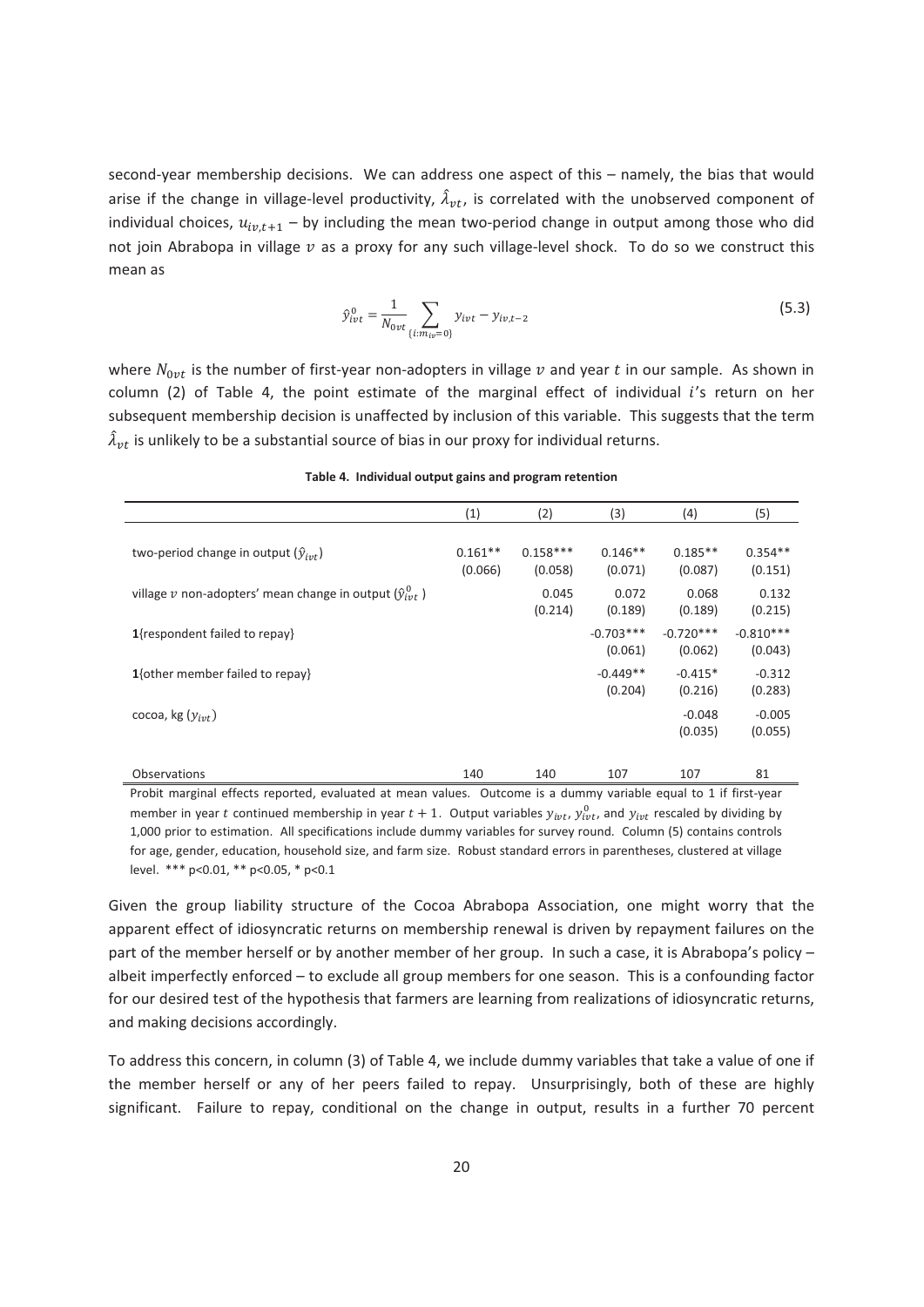decrease in the likelihood of renewed membership.<sup>14</sup> Repayment failures by one or more fellow members of the same group (excluding the individual under consideration herself) are associated with a further decline in the likelihood of sustained membership of approximately 45 percent. However, the inclusion of these additional controls does not substantially alter the point estimate of the association between our measures of treatment effects and retention rates.

There are at least two mechanisms through which realized returns could affect future adoption decisions. On the one hand, if returns vary across farmers and are not known with certainty, farmers might update their beliefs about their idiosyncratic returns to adoption on the basis of these realizations. This mechanism we refer to as *persistent* heterogeneity. On the other hand, as emphasized by Dercon and Christiaensen, poor realizations of returns might deter farmers from undertaking risky investments in the following periods, simply because they deplete farmers' buffer stocks and so their ability to undertake risk-increasing investments (Dercon & Christiaensen 2007). This is one mechanism underlying Foster and Rosenzweig's assertion that, when credit and insurance markets are imperfect, "lagged shocks to profits affect current input choices" (Foster & Rosenzweig  $2010$ ). Dercon and Christiaensen's mechanism links realized returns to subsequent adoption decisions even if all farmers returns are drawn from the same distribution. These two mechanisms have very different policy implications: whereas persistent heterogeneity implies that adoption is not optimal for some farmers, the buffer-stock mechanism suggests that interventions insuring farmers against some of the risks associated with technology adoption would encourage (welfare improving) adoption.

Notice that the buffer-stock mechanism does not relate the return to adoption, per se, with subsequent decisions. Instead it is the level of income in one period that effects the adoption decision. In a pure version of this story, where all farmers have the same return to adoption, the counterfactual outcome is irrelevant. Stronger yet, all past realizations of output - by virtue of helping the accumulation of buffer stocks - should be positively correlated with future adoption decisions. This suggests a simple test between the two mechanisms: to simply augment the specification in equation (5.1) with the current level of income. Conditional on current income, if the difference  $\hat{y}_{ivt}$  remains positively associated with adoption decisions, this lends support to the hypothesis of learning about persistent heterogeneity. This is confirmed in column (4) of Table 4. While there is no significant relationship between current output and subsequent adoption, the association between the difference,  $\hat{y}_{ivt}$ , and adoption in the following year remains large and statistically significant.

Finally, in column (5) we address the concern that idiosyncratic returns to hi tech adoption,  $\tau_{ivt}$ , may themselves be correlated with other variables that have a direct effect on the choice to sustain adoption. We do so by including controls for farm size, as well as the farmer's age, gender, education, and household size. Although data availability reduces the number of observations, we find no evidence that the correlation between idiosyncratic returns and these observed characteristics drives the evident association between returns and sustained adoption choices.

 $^{14}$  The mean change in output levels among those who fail to repay is 408 kg less than among those who do repay; this difference is statistically significant at the 99 percent level.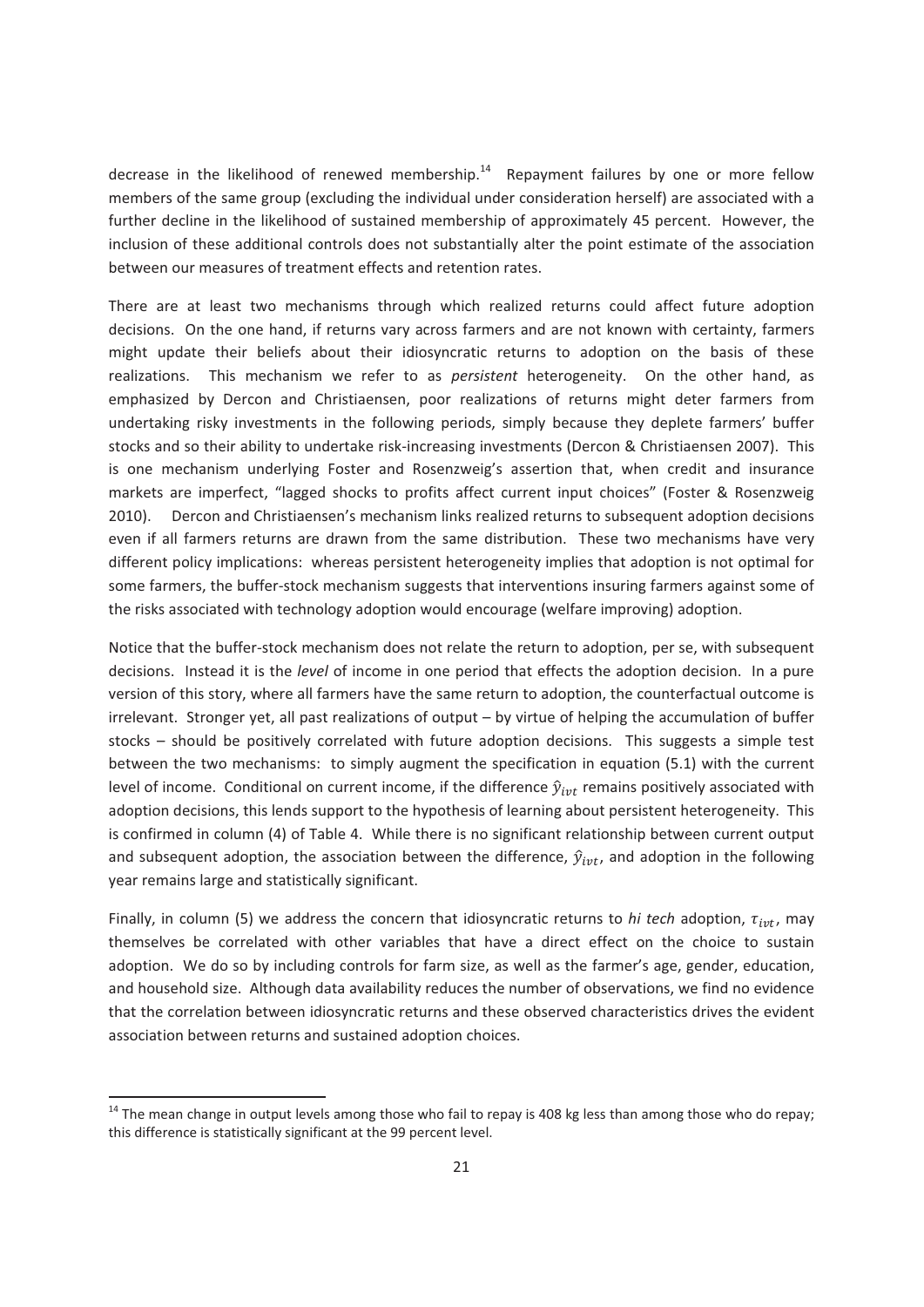From these results, we conclude that the data are consistent with a model in which individuals experience heterogeneous returns to participation in the Abrabopa program, and they condition their decisions to remain within the program on these experienced returns.<sup>15</sup> The association between measures of returns and future membership decisions does not appear to be driven by the 'supply' of the program - although repayment failures do cause expulsion in accordance with the program's bylaws. Nor is this association driven by current income alone: those who experience greater gains upon joining the program are more likely to remain, even at a given level of current production.

### **6 Conclusions-**

-----------------------------------------------------------

In many developing countries, the persistent adoption of agricultural technologies with high average returns is believed to be one of the principal policy challenges. Experimental and observational studies documenting these high average returns have led to a puzzle: why, if returns are so high, do farmers not adopt - and sustain - the use of agricultural technologies such as fertilizer or hybrid seeds?

We have presented evidence consistent with the view that high average returns mask substantial, persistent heterogeneity in realized returns. Farmers at the low end of the distribution of cocoa production exhibit particularly low returns - so much so that we are unable to reject a zero economic return for the bottom quarter of the distribution. We have shown evidence to support the view that this heterogeneity matters, economically speaking: farmers exhibiting low returns, by various measures, are less likely to continue use of the technology.

This ex post heterogeneity likely reflects a combination of persistent heterogeneity and time-varying riskiness of returns. Both may have consequences for decisions to sustain or to disadopt a given technology. Farmers may experiment in order to learn about their specific, time-varying component. Time-varying shocks to these returns may lead Bayesian farmers astray. But they may also affect adoption decisions directly, either because they lead to non-repayment of loans, or because they force farmers to deplete buffer stocks of savings, or social or other forms of collateral, in order to repay. In our data and context, there is some evidence that the latter effect is not driving the relationship between realized returns and disadoption: our measure of realized returns retains its statistical and economic significance even after conditioning on the level of past output.

The distinction between the effect of transient and persistent heterogeneity in returns seems a valuable area for future work. If persistent heterogeneity is quantitatively important, policymakers will need to be cautious in advocating widespread adoption of such technologies. Even when average returns are high, many farmers may stand to lose.

<sup>&</sup>lt;sup>15</sup> Sustained membership in Abrabopa is not equivalent to sustained use of the technology it provides. Examination of whether treatment heterogeneity correlates with continued use of the hi-tech package is not possible in this context, since we observe only whether broad categories of inputs such as fertilizer were used, but not their exact make or proportions on a given plot; moreover, we only have these production data for 29 of the first-year members in our sample who subsequently drop out of Abrabopa. Among these 29 farmers, 14 report using fertilizer in some form and quantity.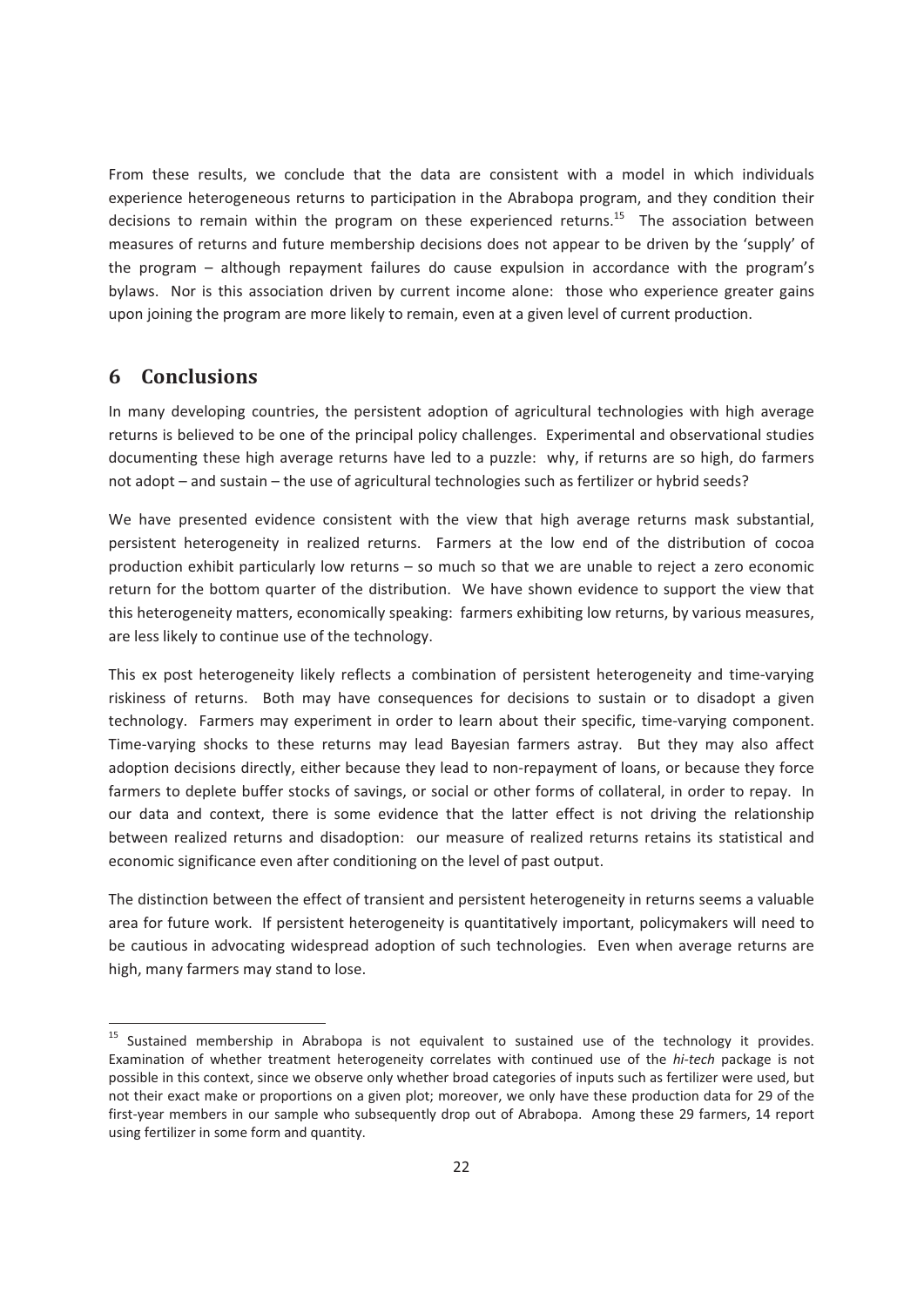#### **References-**

- Abbring, J. H. & Heckman, J. J. (2007), Distributional treatment effects, dynamic treatment effects, dynamic discrete choice, and general equilibrium policy evaluation, in J.J. Heckman & E. E. Leamer, eds, 'Handbook of Econometrics', Vol. 6, Elsevier, chapter 72, pp. 5143-5303.
- Bandiera, O. & Rasul, I. (2006), 'Social networks and technology adoption in northern mozambique', Economic Journal **116**(514), 869-902.
- Bitler, M. P., Gelbach, J. B. & Hoynes, H. W. (2006), 'What mean impacts miss: Distributional effects of welfare reform experiments', American Economic Review 96(4), 988-1012.
- Cocoa Abrabopa Association (2009), 'Developments and challenges of the CAA programme', Presentation to workshop on "Improving Productivity among Ghanaian Cocoa Farmers through Group Lending", Accra, Ghana.
- Conley, T. G. & Udry, C. R. (2010), 'Learning about a new technology: Pineapple in Ghana', AER 100, 35-69.-
- Dammert, A. C. (2009), 'Heterogeneous impacts of conditional cash transfers: Evidence from nicaragua', Economic Development and Cultural Change 58, 53-83.
- Dercon, S. & Christiaensen, L. (2007), 'Consumption risk, technology adoption and poverty traps: evidence from Ethiopia', World Bank Policy Research Workign Paper 4257.
- Djebbari, H. & Smith, J. (2008), 'Heterogeneous impacts in PROGRESA', Journal of Econometrics 145(1-2), 64–80.
- Duflo, E. (2003), 'Poor but rational?', Working paper, MIT.
- Duflo, E., Kremer, M. & Robinson, J. (2008), 'How high are rates of return to fertilizer? Evidence from field experiments in Kenya', American Economic Review 98(2), 482-488.
- Duflo, E., Kremer, M. & Robinson, J. (2009), 'Nudging farmers to use fertilizer: Theory and experimental evidence from kenya', NBER Working Paper No. 15131.
- Field, E. (2005), 'Property rights and investment in urban slums', Journal of the European Economic Association **3**(2/3), 279–290.
- Foster, A. D. & Rosenzweig, M. R. (1995), 'Learning by doing and learning from others: Human capital and technical change in agriculture', The Journal of Political Economy 103(6), 1176-1209.
- Foster, A.D. & Rosenzweig, M.R. (2010), 'Microeconomics of technology adoption', Yale University, Economic Growth Center, Center Discussion Paper No. 984.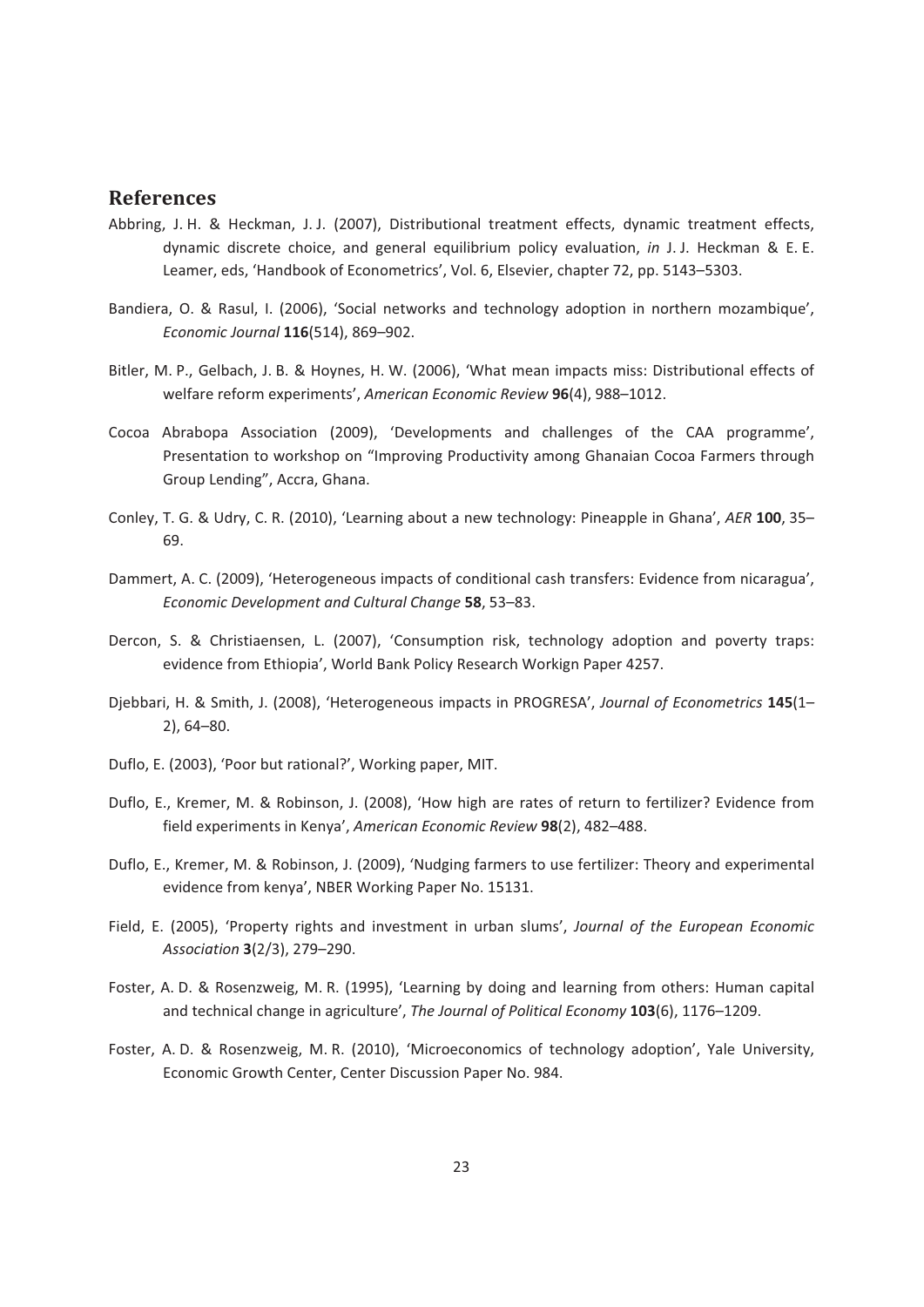- Frêchet, M. (1951), 'Sur les tableaux de corréllation dont les marges sont données', Annals University Lyon: Series A **14**, 53-77.
- Heckman, J.J. (2010), 'Building bridges between structural and program evaluation approaches to estimating policy', Journal of Economic Literature 48(2), 356-398.
- Heckman, J. J. & Hotz, V. J. (1989), 'Alternative methods for evaluating the impact of training programs', Journal of the American Statistical Association 84, 862-874.
- Heckman, J.J. & Navarro-Lozano, S. (2004), 'Using matching, instrumental variables, and control functions to estimate economic choice models', Review of Economics and Statistics 86, 30-57.
- Heckman, J. J., Smith, J. & Clements, N. (1997), 'Making the most out of programme evaluations and social experiments: Accounting for heterogeneity in program impacts', Review of Economic Studies **64**(4), 487-535.
- Hoeffding, W. (1940), 'Maastabinvariate korrelationstheorie', Schriften des Mathematischen Instituts und des Institutes Fur Angewandte Mathematik der Universitat Berlin 5, 179-223.
- Holland, P. W. (1986), 'Statistics and causal inference', Journal of the American Statistical Association 81(396), 945–960.
- Jovanovic, B. & Nyarko, Y. (1996), 'Learning by doing and the choice of technology', *Econometrica* 64(6), 1299–1310.
- Moser, C. M. & Barrett, C. B. (2006), 'The complex dynamics of smallholder technology adoption: the case of SRI in madagascar', Agricultural Economics 35, 373-388.
- Munshi, K. (2004), 'Social learning in a heterogeneous population: technology diffusion in the indian green revolution', Journal of Development Economics 73(1), 185-213.
- Opoku, E., Dzene, R., Caria, S., Teal, F. & Zeitlin, A. (2009), 'Improving productivity through group lending: Report on the impact evaluation of the Cocoa Abrabopa Initiative', Centre for the Study of African Economies, technical report no. REP2008-01.
- Pearl, J. (2009), 'Causal inference in statistics: an overview', Statistics Surveys 3, 96-146.
- Suri, T. (2007), 'Selection and comparative advantage in technology adoption', Unpublished, MIT.
- World Bank (2008), World Development Report 2008: Agriculture for Development, The International Bank for Reconstruction and Development, Washington, D.C.
- Zerfu, D. & Larson, D. F. (2010), 'Incomplete markets and fertilizer use', World Bank, Policy Resaerch Working Paper No. 5235.